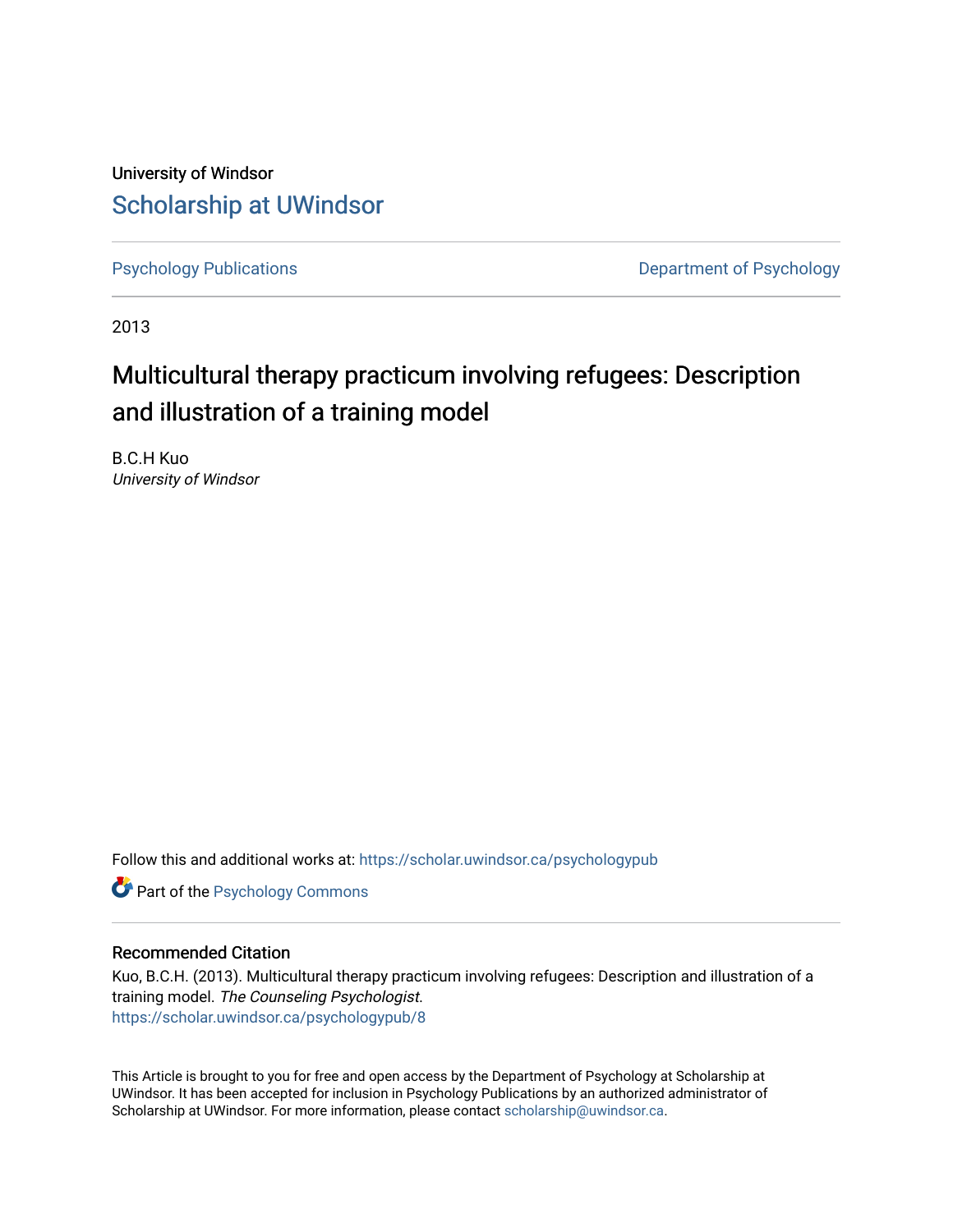# <http://tcp.sagepub.com/> The Counseling Psychologist

# **and Illustration of a Training Model Multicultural Therapy Practicum Involving Refugees: Description**

DOI: 10.1177/0011000013491610 The Counseling Psychologist published online 23 July 2013 Ben C. H. Kuo and Anna Arcuri

<http://tcp.sagepub.com/content/early/2013/07/23/0011000013491610> The online version of this article can be found at:

> Published by:<br>
> SAGE <http://www.sagepublications.com>

> > On behalf of:



[Division of Counseling Psychology of the American Psychological Association](http://www.div17.org)

**Additional services and information for The Counseling Psychologist can be found at:**

**Email Alerts:** <http://tcp.sagepub.com/cgi/alerts>

**Subscriptions:** <http://tcp.sagepub.com/subscriptions>

**Reprints:** <http://www.sagepub.com/journalsReprints.nav>

**Permissions:** <http://www.sagepub.com/journalsPermissions.nav>

>> [OnlineFirst Version of Record -](http://tcp.sagepub.com/content/early/2013/07/23/0011000013491610.full.pdf) Jul 23, 2013

# [What is This?](http://online.sagepub.com/site/sphelp/vorhelp.xhtml)

Downloaded from [tcp.sagepub.com](http://tcp.sagepub.com/) at UNIVERSITY OF WINDSOR on September 10, 2013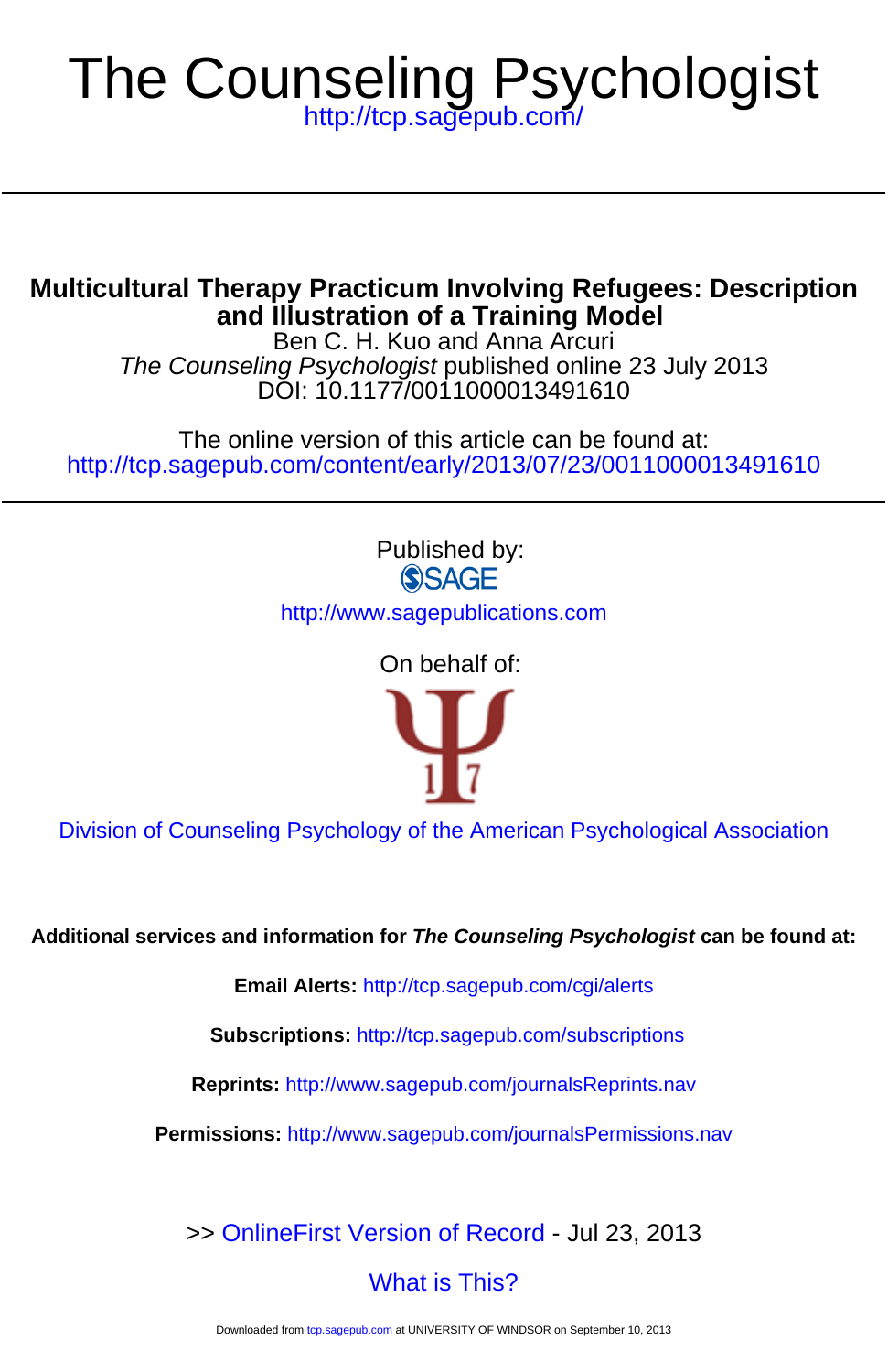**Multicultural Therapy Practicum Involving Refugees: Description and Illustration of a Training Model**

The Counseling Psychologist XX(X) 1–32 © The Author(s) 2013 Reprints and permissions: sagepub.com/journalsPermissions.nav DOI: 10.1177/0011000013491610 tcp.sagepub.com



## **Ben C. H. Kuo<sup>1</sup> and Anna Arcuri<sup>1</sup>**

#### **Abstract**

Multicultural scholars have long noted the value and the need to incorporate multicultural counseling practica into diversity-social justice training. This article describes an ongoing, systematic model of multicultural therapy practicum in which clinical psychology trainees provide direct psychotherapy to community-referred, culturally and linguistically diverse refugee clients, under culturally grounded supervision. As a university–community collaboration, this practicum embodies the principles of multicultural counseling competencies, social justice, community outreach and service, experiential learning, and trauma therapy. In this article, we describe the target refugee population, the theoretical/conceptual bases, the learning conditions, the organizational structure, and the evaluative research of this practicum. Next, we present a former trainee's narrative account of working with a male Afghan refugee from an autoethnographic qualitative framework to illustrate the dynamic learning process and the intricate cross-cultural interactions between the client and therapist. Finally, implications of this practicum for future practice and research on experiential multicultural training are discussed.

#### **Keywords**

multicultural training, social justice, experiential, practicum, refugee

1University of Windsor, Ontario, Canada

#### **Corresponding Author:**

Ben C. H. Kuo, University of Windsor, 401 Sunset Ave., Chrysler Hall South, Windsor, Ontario N9B 3P4, Canada. Email: benkuo@uwindsor.ca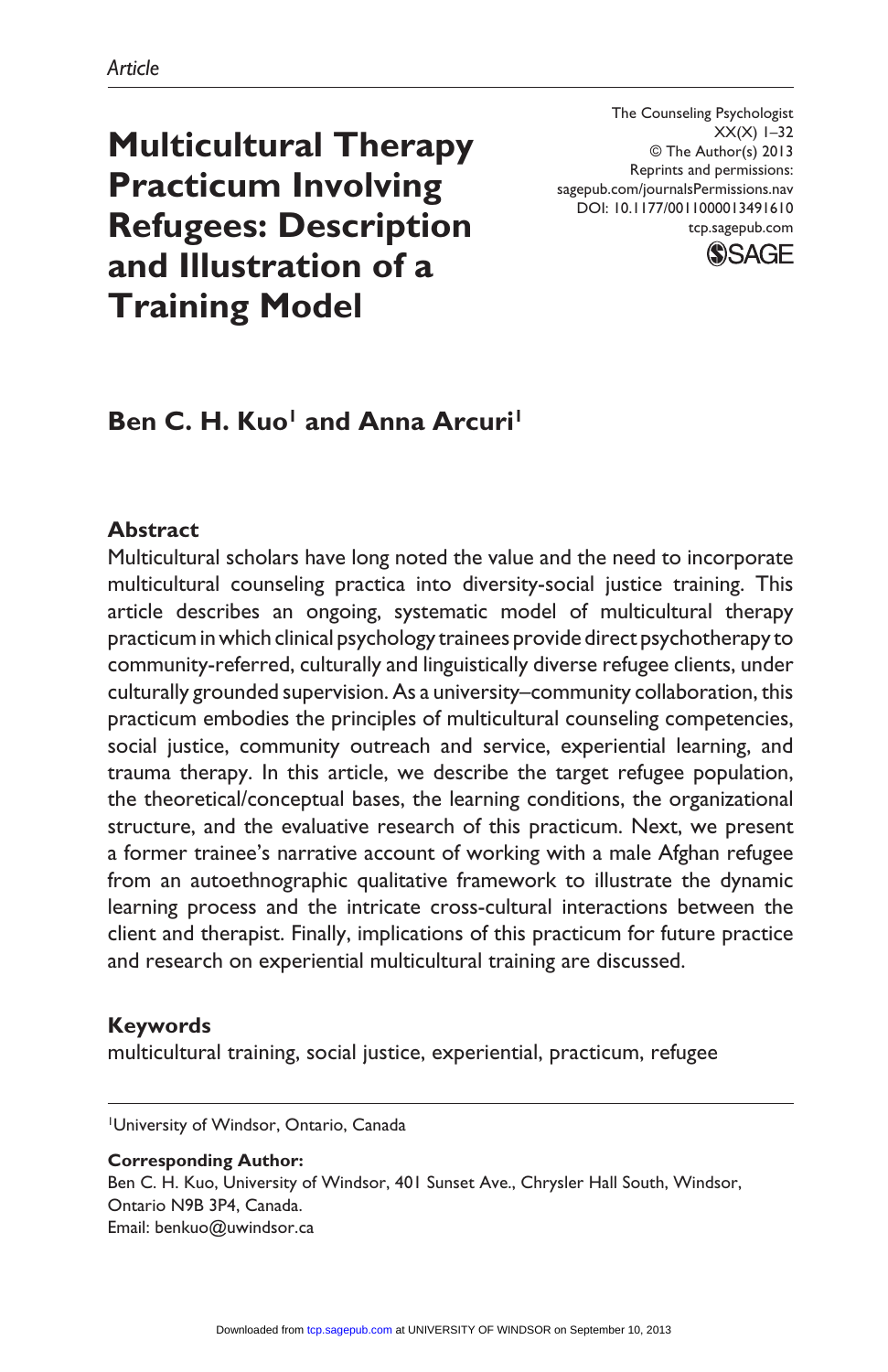There has been a proliferation of literature on multicultural counseling competencies (MCC) and social justice advocacy within counseling psychology in recent decades. However, the extent to which current multicultural-diversity curriculum for trainees translates into students' actual, demonstrated MCC and skills (Smith, Constantine, Dunn, Dinehart, & Montoya, 2006) and integrates social justice values into counselor training (Pieterse, Evans, Risner-Butner, Collins, & Mason, 2009) remains a critical question. In fact, recent reviews have identified the prevalence of single, didactic-focused courses on culture and diversity, the absence of skills-oriented, hands-on, experiential multicultural training interventions, and the underrepresentation of coursework on social advocacy in most graduate programs (Malott, 2010; Priester et al., 2008).

In view of these concerns, there has been a limited, but growing body of research that has evaluated alternate modalities of cultural training for counselors, such as the "cultural immersion" intervention/program (see Hipolito-Delgado, Cook, Avrus, & Bonham, 2011; Nilsson, Schale, & Khamphakdy-Brown, 2011; Roysircar, Gard, Hubbell, & Ortega, 2005, for examples). Most of these interculturally and community-based diversity training interventions embody the principles of multiculturalism and social justice, and as such, represent significant progress in multicultural training. Although cultural immersion programs are timely and opportune in advancing current multicultural–social justice education, only a limited number of existing experiential training models occur within the context of trainees providing *direct therapy* and *counseling* to *therapy clients* under supervision in practicum settings. Specifically, the authors of this article found a handful of diversity-focused clinical practica descriptions based on an Internet search (i.e., one at the Department of Education, School, and Counseling at the University of Missouri-Columbia; one at the Department of Counseling and Clinical Psychology at Columbia University; one at the Counseling and Testing Center at Georgia State University). However, our literature search through psychology databases did not yield any published work or documentation on supervised multicultural practica devoted specifically to providing mental health services to diverse client populations with identifiable psychological or clinical concerns.

To address this gap in the literature, the present article aims to document and describe an ongoing multicultural therapy practicum established in 2007. The 8-month-long supervised clinical practicum, which is required of advanced doctoral students in clinical psychology, is an extension of a didactic multicultural course. The therapy practicum provides trainees the opportunity to offer direct therapy to culturally, linguistically, and religiously diverse refugee clients, under the supervision of the first author of this article.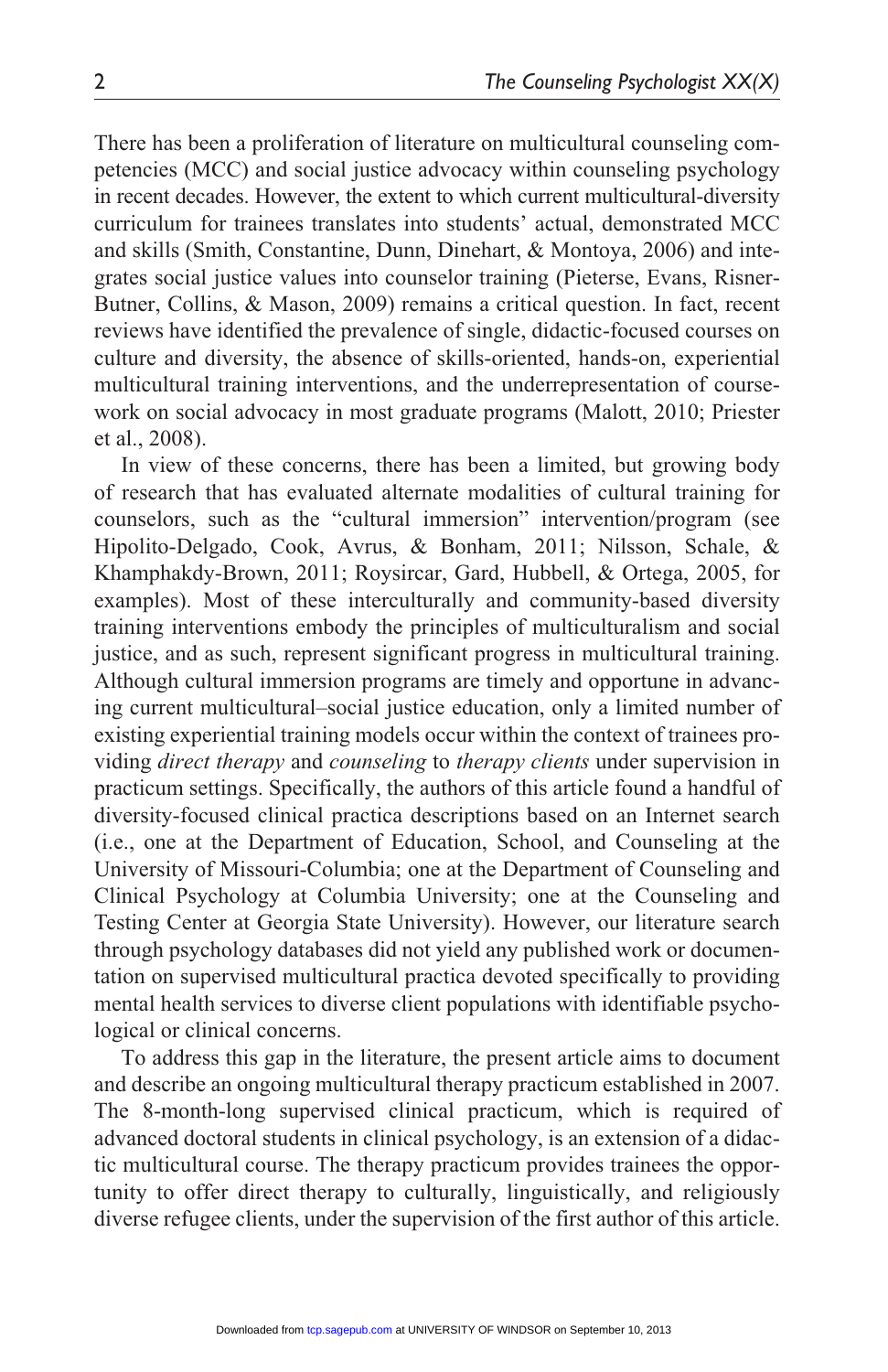The refugee clients, who typically report a history of trauma and torture, are referred for treatment by a local community agency. As such, the practicum represents a collaboration between the university and the referring community agency, as well as an outreach, service-based training model to help address the underserviced mental health needs of the local refugee community. Accordingly, this multicultural therapy practicum derives and embodies the elements of multiculturalism, social justice, community outreach/service, experiential learning, and trauma therapy (Gorman, 2001; Vera & Speight, 2007).

The purpose of this article is twofold. First, we intend to delineate and describe the training objectives, content, and structure of this ongoing multicultural therapy practicum developed over the last 6 years. Second, we highlight the strengths, merits, and impacts of this practicum training on student trainees by presenting an illustrative case example. To these ends, the article will review (a) the relevant literature on experiential multicultural training and practicum; (b) the psychosocial and demographic characteristics of refugee survivors of torture and trauma—the target client population of this practicum; (c) the theoretical and conceptual bases for the practicum; (d) the learning conditions of the practicum in terms of its content, structure, and activity; and (e) the preliminary findings of the evaluative research of the practicum. These discussions are followed by a case narrative framed within the autoethnographic qualitative approach (Denzin & Lincoln, 2011), which is based on the second author's training experience with an Afghan refugee client. We conclude by considering the limitations, strengths, and implications of this multicultural practicum for future MCC education and research.

## **Literature on Experiential Multicultural Counseling and Social Justice Training**

The importance of incorporating multicultural counseling/therapy practicum into cultural training for counselors has long been advocated by various multicultural scholars (e.g., Abreu, Gim Chung, & Atkinson, 2000; Kuo, 2012; Smith et al., 2006). There has been an increasing body of evidence within the multicultural counseling training literature supporting the benefits of learning MCC through experientially based learning processes (Arthur & Achenbach, 2002; Heppner & O'Brien, 1994). Incidentally, a number of multicultural researchers and educators have recommended cultural immersion training (Kiselica, 1991; Pope-Davis, Breaux, & Liu, 1997) and supervised multicultural counseling/therapy practica as exemplary forms of hands-on, experiential learning for developing MCC among trainees (Abreu et al., 2000; Smith et al., 2006).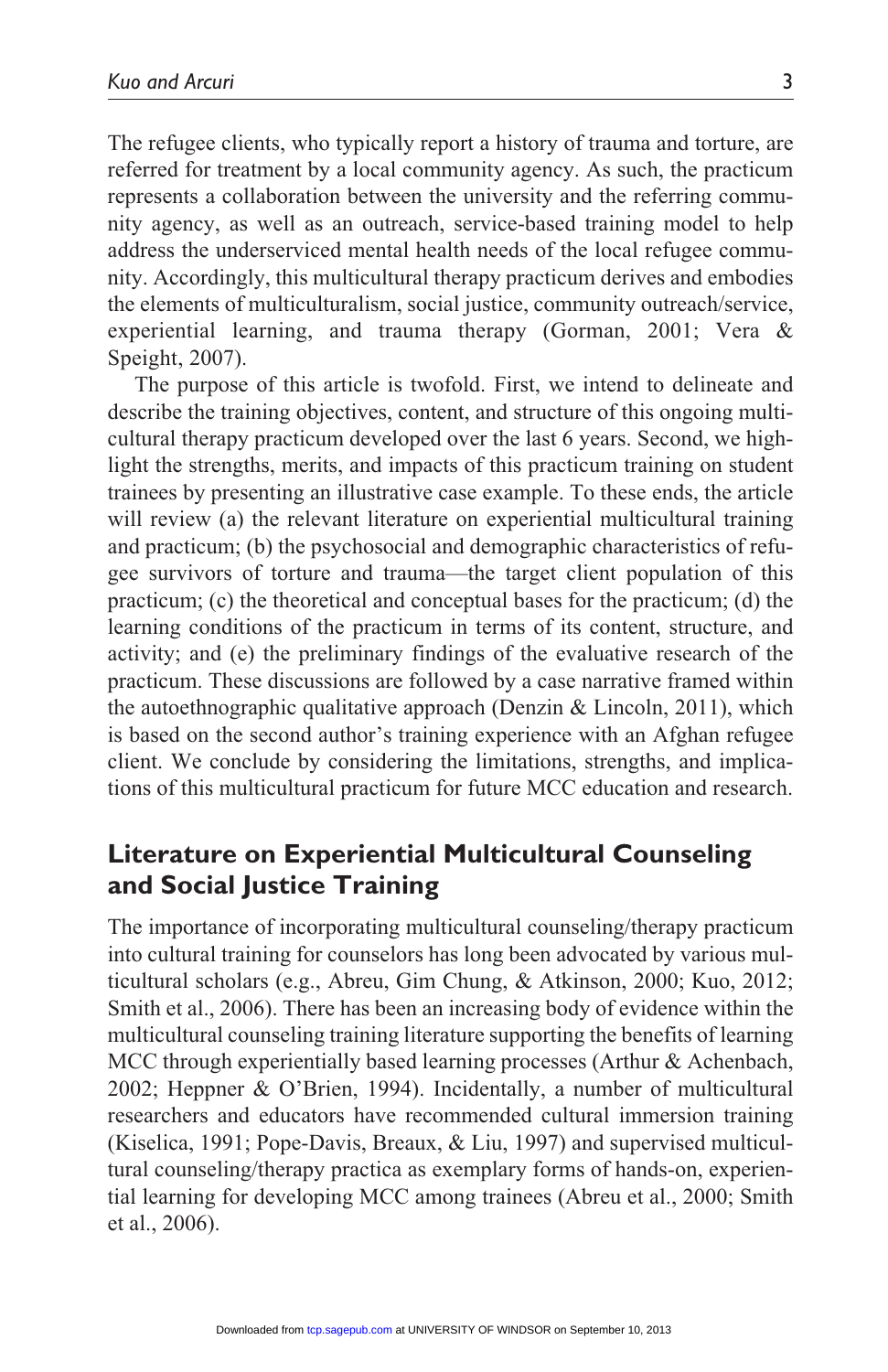Recent research on social justice within counseling psychology further underscores the value of counselors' participatory learning through social action and direct engagement with marginalized communities and individuals (Constantine, Hage, Kindaichi, & Bryant, 2007; Vera & Speight, 2007). According to Fouad, Gerstein, and Toporek (2006), social justice work for counselors entails "helping to ensure that opportunities and resources are distributed fairly and helping to ensure equity when resources are distributed unfairly or unequally" (p. 1). From this standpoint, multicultural counseling education and community-level social advocacy training for psychologists and counselors are considered complementary and interconnected (Constantine et al., 2007; Pieterse et al., 2009). Examples of the fusion between multiculturalism and social justice in counseling training programs reported in the literature have included the "First Year Experience" reported by Goodman et al. (2004), the Refugee/Immigrant Mental Health Program reported by Nilsson et al. (2011), and the Multicultural Action Project reported by Hipolito-Delgado et al. (2011). These studies have provided preliminary evidence to support the efficacy of experiential, community-focused, service-learning based diversity training models.

In addition, Tomlinson-Clarke (2000) discussed the importance of student trainees directly engaging in live multicultural counseling practica and supervision within a therapeutic context. She stressed that multicultural practica afford students direct learning opportunities for "self reflection, thereby enhancing cultural self awareness and cultural self knowledge" (p. 229) as well as opportunities to understand how "beliefs and ways of interacting with others serve to enhance or interfere with the development of relationships" (p. 229). Kuo (2012) further contended that multicultural clinical practica may define the next critical step in advancing "best practice" in multicultural training. These assertions are consistent with empirical findings that have identified counselors' therapy and experience with culturally diverse clients as a strong predictor of their multicultural skills (Arthur & Januszkowski, 2001) and their multicultural therapeutic relationship and awareness (Dickson & Jepsen, 2007).

As follows, a systematic effort to document and describe models of multicultural therapy practicum and supervision involving culturally diverse clients with psychological needs would be timely and highly desirable for the purpose of advancing current multicultural training practices. Against this backdrop, the ensuing sections detail the present refugee-serving multicultural therapy practicum.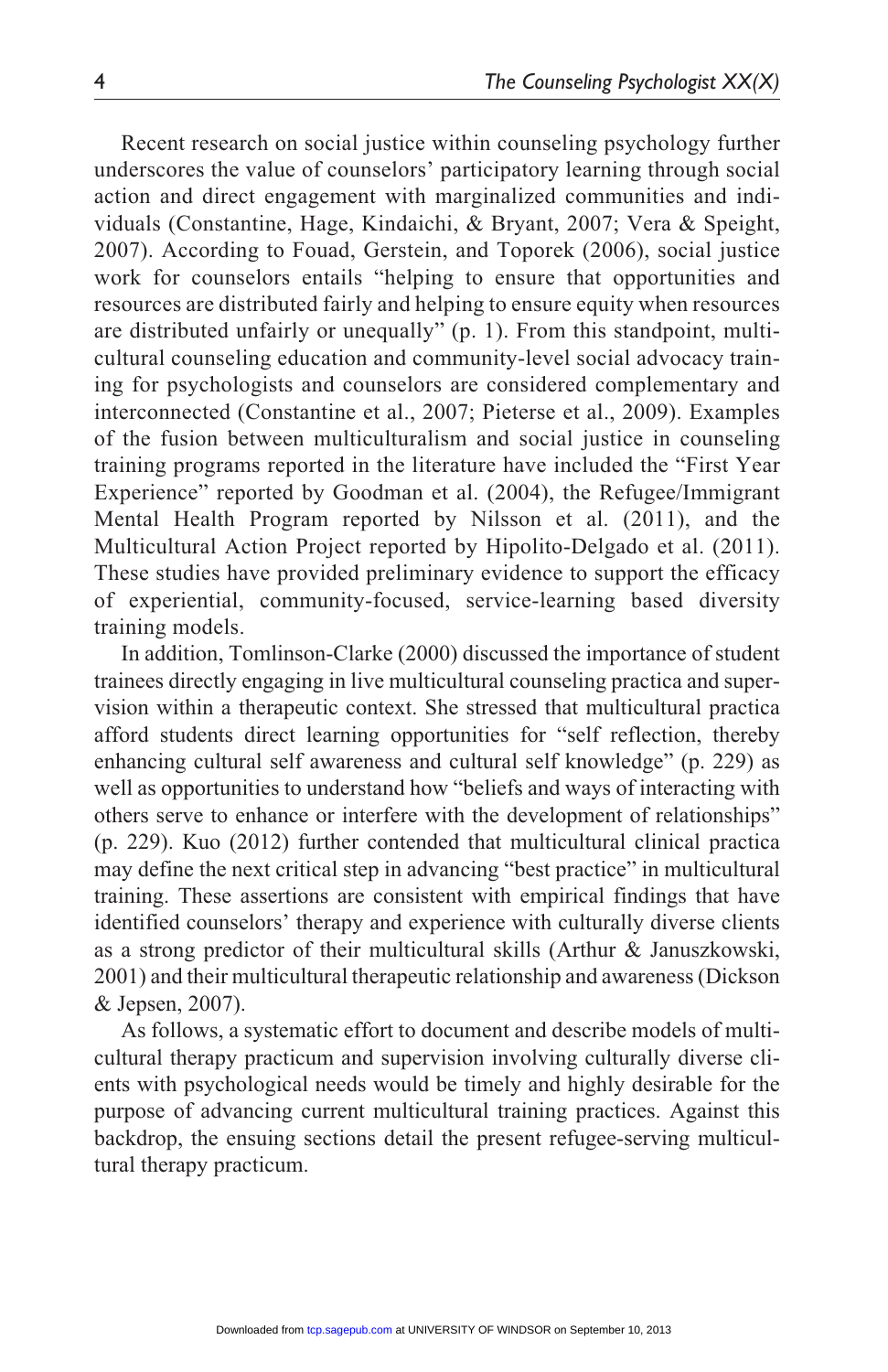## **The Clients: Characteristics of Refugee Survivors of Trauma and Torture**

Government-assisted refugees (GARs) are displaced individuals for whom the Canadian government has evaluated, accepted, and sponsored to settle in Canada as landed immigrants. Every year, an estimate of 7,500 GARs are being settled in Canada (Dossal & Hii, 2009). In 2012, a total of 2,315 GARs settled across six major cities in Ontario, Canada, including the city of Windsor (Citizenship and Immigration Canada, 2012a) in which the present multicultural practicum operates. In 2011-2012, Windsor received 266 GARs (Citizenship and Immigration Canada, 2012a). Importantly, most of these refugee newcomers are survivors of trauma and torture and hereafter, are referred to as "refugee survivors." Refugee survivors include multinational and multilinguistic individuals and families from Afghanistan, Bhutan, Burundi, Colombia, Congo, Ethiopia, Eritrea, Iraq, Iran, Myanmar, Somalia, and Sudan, to mention a few. Many refugees have arrived from war-torn countries, lived in refugee camps for extended periods of time, and witnessed and experienced multiple forms of violence, torture, and trauma (Dossal & Hii, 2009). The preimmigration experiences of many refugee survivors represent among the most severe forms of social injustice and injury imaginable (Gorman, 2001). Consequently, a high degree of distress, psychological difficulties, and mental health needs are reported among refugees, particularly those who have witnessed and/or experienced violence prior to their resettlement in the receiving country (American Psychological Association [APA], 2010; The Centre of Victims of Torture, 2005).

Incidentally, recent reports on the mental health of refugees in Canada and the United States have highlighted an urgent need for culturally responsive clinicians and intervention services for refugee adults, children, and families (APA, 2010; Vasilevska, Madan, & Simich, 2010). The APA's special task force on the Psychological Effects of War on Children and Families who are Refugees from Armed Conflict residing in the United States called upon psychologists to develop, promote, and advocate for culturally informed practices and research with refugees (APA, 2010). Recommendations include (a) the implementation of a comprehensive community-based model of interventions, (b) the delivery of care and services by culturally and linguistically competent clinicians and providers, and (c) the integration of evidence-based practice with practice-based evidence (APA, 2010). Nevertheless, refugees' psychological and mental health concerns are underserved in their new host society (Marotta, 2003), which is another example of the ongoing social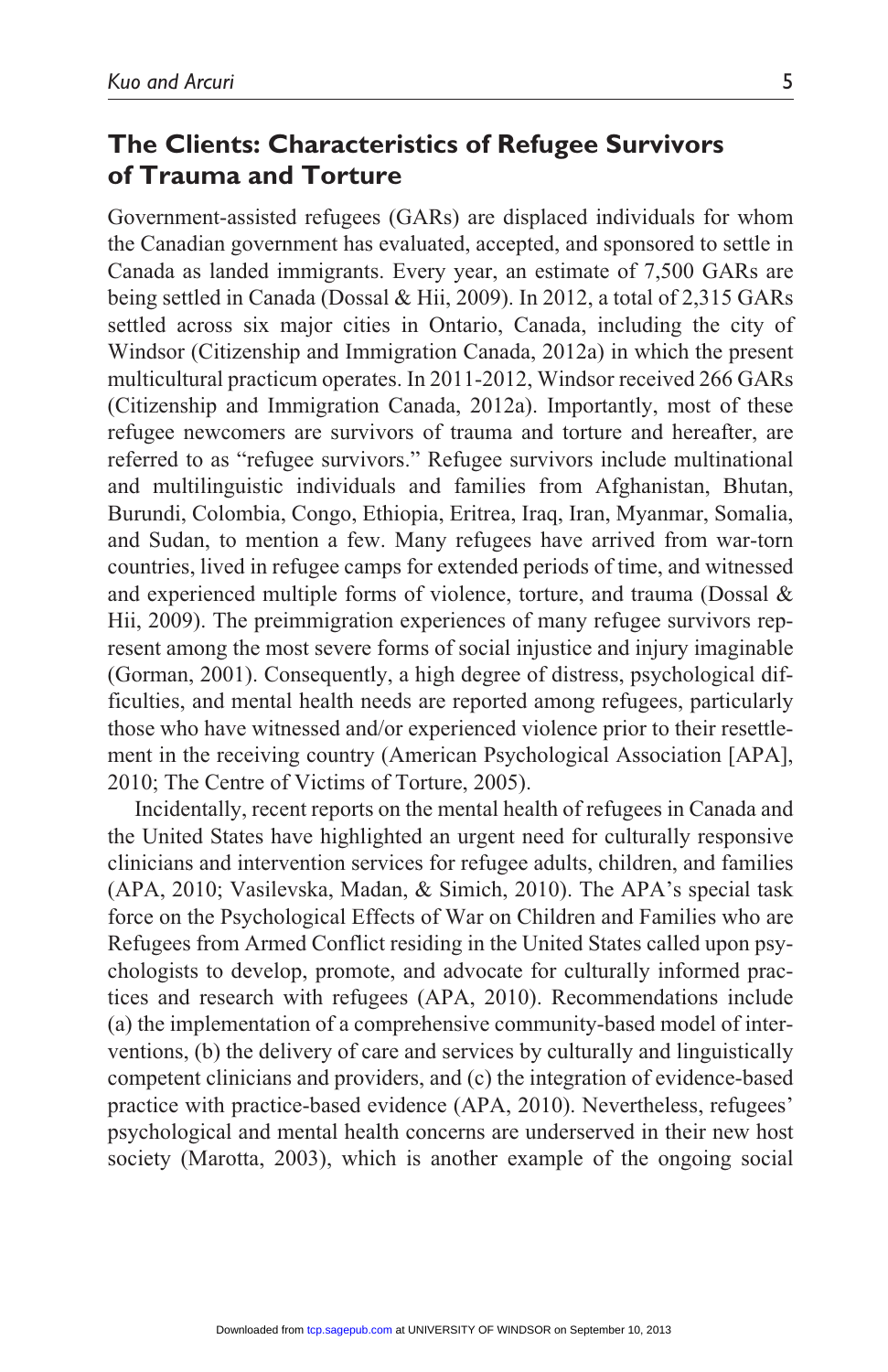inequality faced by refugees post-resettlement. Therefore, it is imperative that clinicians acquire cultural competencies to treat this population (Gorman, 2001; Marotta, 2003).

Refugee survivors are characterized by multiple diversity factors, including nationality, ethnic background, language, religion, sociopolitical history, education, and socioeconomic status (Dossal & Hii, 2009); diversity factors that are vastly different from the majority of graduate students in professional psychology programs in North America. The development and implementation of the present multicultural therapy practicum introduced in 2007 by the first author was motivated by social justice and multicultural ideals. The practicum was borne out of (a) the first author's response to a communitywide appeal made by a local refugee-serving community agency to local psychologists to provide pro bono psychological treatment to an increasing number of refugee survivors being settled in the Windsor-Essex area (further explanation on this point is provided in the later section on the history and the development of the practicum) and (b) the first author's impetus to offer "live" training opportunities for clinical graduate students to gain firsthand cross-cultural therapy experiences with refugee clients who are "culturally distant" from them.

## **The Training Model: Theoretical and Conceptual Bases**

Given the complex interplay of psychological, cultural, and sociopolitical issues faced by refugee survivors, expert scholars have identified specific knowledge and intervention skills needed by clinicians to effectively work with and treat this population. With respect to treatment approaches, Gorman (2001) outlined a social–political–psychological–cultural framework of psychological interventions with refugee survivors; the framework embodies the principles of *traumatology, multicultural counseling theories*, and *liberation theory*. Gorman conceptualizes political torture and trauma endured by refugee survivors as social, moral, and ethical injustice and injuries. Therefore, the treatment and the training approach grounded within this framework reflect the stances of multiculturalism and social justice work (Goodman et al., 2004). Based on this intervention model, clinicians assist refugee survivors through three stages to facilitate the healing process: *reestablishing safety, reconstruction*, and *reconnection*, as originally proposed by Judith Herman (1992).

The underlying instructional and philosophical bases of this multicultural practicum also reflect the tenets of experiential (e.g., Arthur & Achenbach,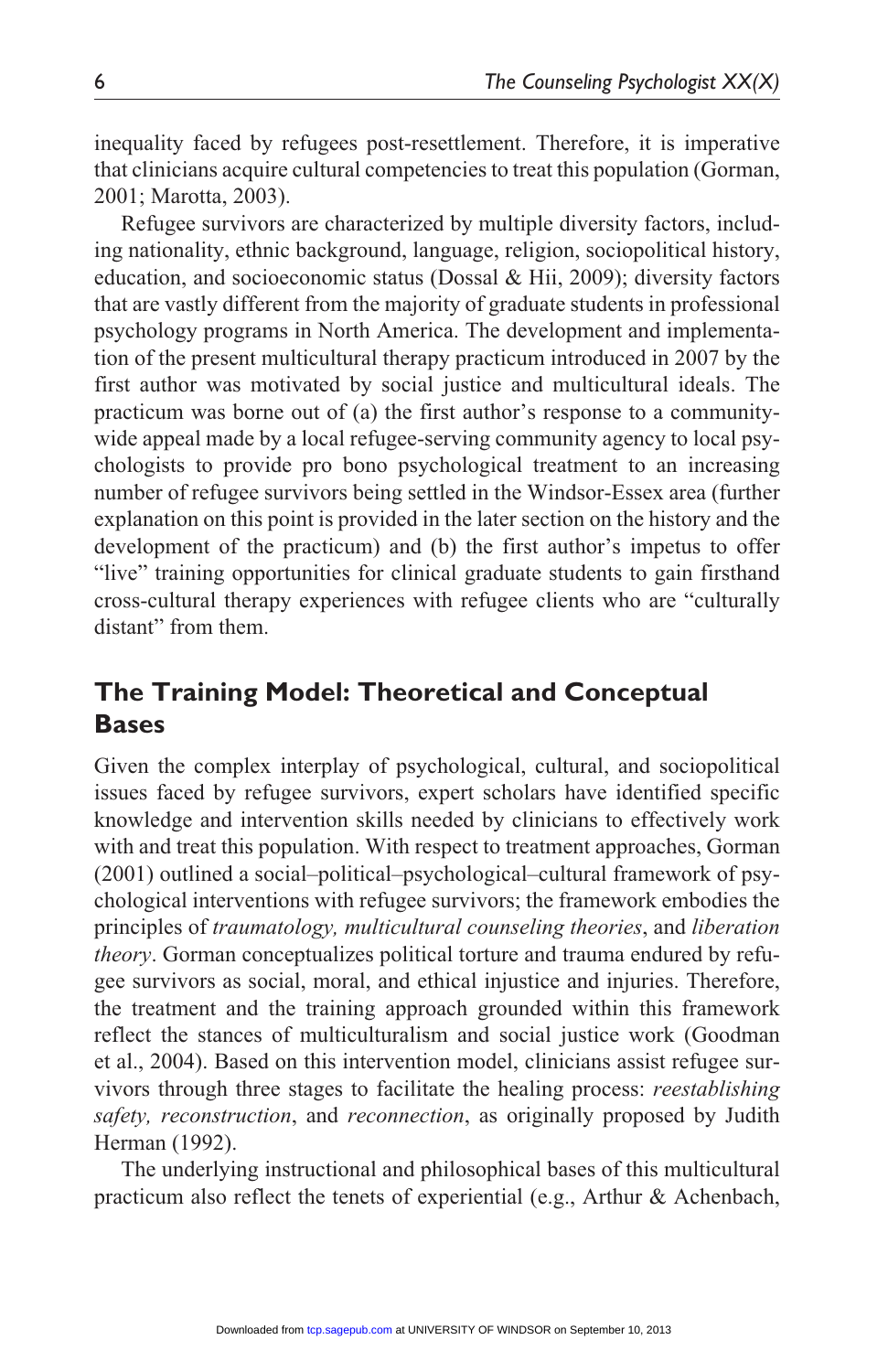2002) and service-based, outreach models of learning (Nilsson et al., 2011). As such, student trainees gain hands-on therapy experience while developing community outreach skills, which are essential to serve the larger multicultural communities. In addition, adopting a service-based outreach model while working with refugee survivors encourages trainees to engage in an "advocacy" role to help "empower" refugee clients.

Henceforth, these above elements constitute the underlying theoretical and conceptual assumptions and values of the current multicultural therapy practicum. These conceptual tenets are manifested in the course materials, treatment interventions, and supervision approach adopted for this practicum as described in the following sections.

## **The Practicum: Structure, Content, and Activity**

The Multicultural Counseling and Psychotherapy With Refugees Practicum is modeled on a two-semester (8 months/24 weeks; September to April), inhouse clinical training practicum (see Table 1). As an in-house training practicum, all therapy sessions take place at the Psychological Services and Research Center (PSRC) located on the university campus. This practicum course is offered to 4th-, 5th-, or 6th-year doctoral students in the adult clinical track of an APA and Canadian Psychological Association (CPA) accredited clinical psychology MA and PhD program at the University of Windsor in Canada. It is part of a practicum training at the PSRC required of all clinical students in this track. At the time of writing this article, this practicum was into its sixth year of existence since 2007. The course was developed and has been instructed by the first author of this article since 2008. As a prerequisite, all practicum trainees must complete a full-semester (12 weeks), didactic multicultural and diversity course modeled on Sue and his colleagues' Tripartite Model of MCC (Sue, Arredondo, & McDavis, 1992; Sue & Sue, 2008). The course emphasizes the development of students' cultural awareness, knowledge, and skills, and exposes students to various social justice issues related to professional psychology. This multicultural training sequence with a didactic course followed by an experiential therapy practicum is considered optimal (Abreu et al., 2000).

#### *Participants*

Each year, the multicultural therapy practicum is comprised of four or five senior PhD students in the clinical psychology program. Prior to enrolling in this practicum, trainees have typically completed two therapy courses (e.g.,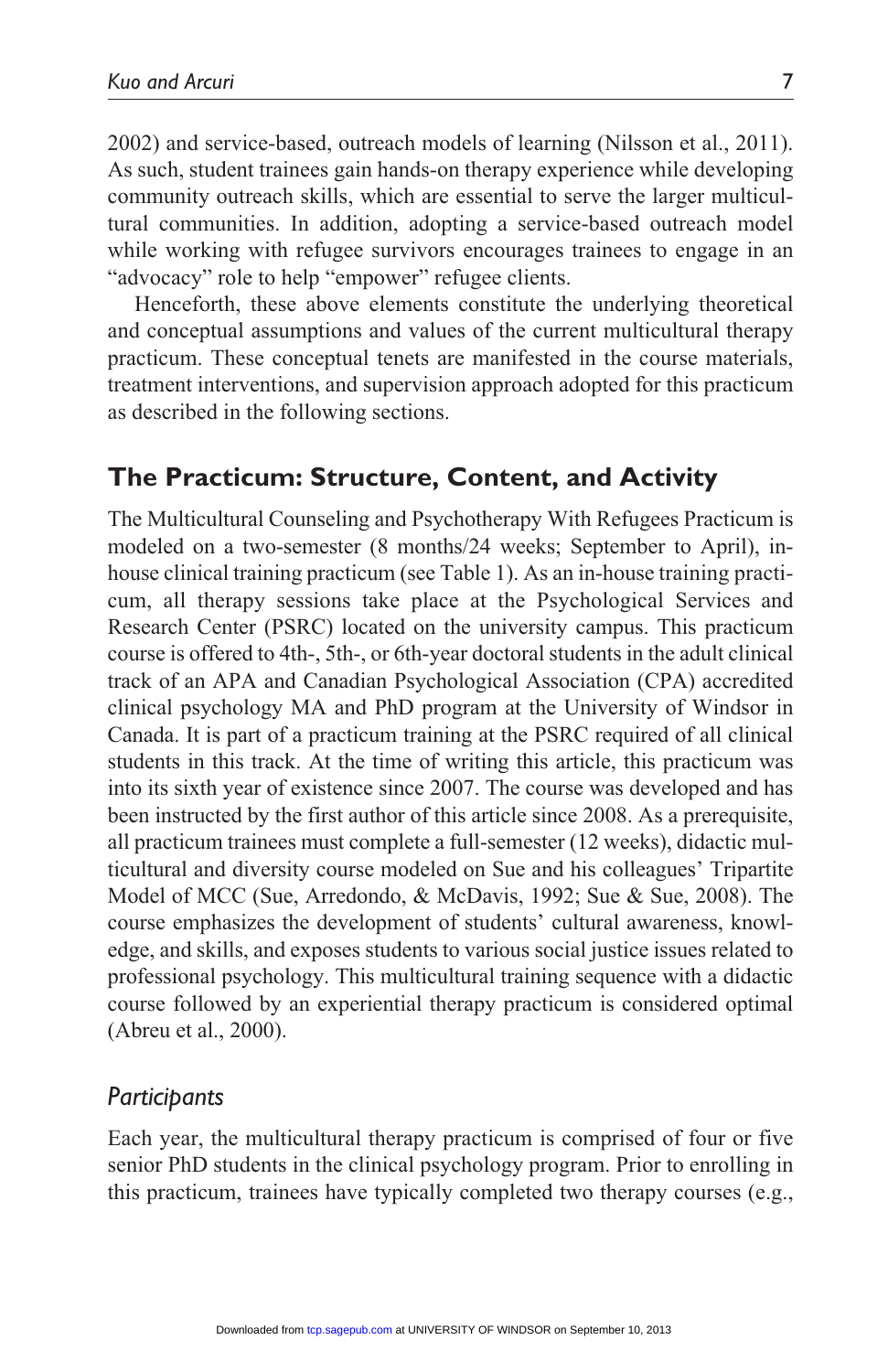| Schedule | Training activities<br>and tasks (trainees<br>and practicum<br>supervisor)                                                                                                                        | Therapy referral<br>and case support<br>procedures<br>(case managers<br>and program<br>director)                     | Evaluation research <sup>a</sup>                            |                   |
|----------|---------------------------------------------------------------------------------------------------------------------------------------------------------------------------------------------------|----------------------------------------------------------------------------------------------------------------------|-------------------------------------------------------------|-------------------|
|          |                                                                                                                                                                                                   |                                                                                                                      | <b>Trainees</b>                                             | Refugee<br>client |
| Week I   | Didactic Seminar <sup>b</sup><br>$\bullet$ Theoretical<br>bases of training<br>and supervision:<br>multicultural<br>counseling,<br>traumatology,<br>and experiential<br>service-based<br>learning | <b>Identification</b><br>of potential<br>refugee clients<br>for referral by<br>case managers<br>(CM)                 | Complete the<br>pre-practicum<br>questionnaire <sup>c</sup> |                   |
| Week 2   | Didactic seminar <sup>b</sup>                                                                                                                                                                     |                                                                                                                      |                                                             |                   |
| Week 3   | Didactic seminar <sup>b</sup>                                                                                                                                                                     |                                                                                                                      |                                                             |                   |
| Week 4   | Didactic seminar <sup>b</sup>                                                                                                                                                                     |                                                                                                                      |                                                             |                   |
| Week 5   | Onsite community<br>visit at the<br>Multicultural<br>Council (MCC)                                                                                                                                | Orientation<br>meeting<br>between<br>trainees and<br>MCC staff                                                       |                                                             |                   |
| Week 6   | Training<br>workshop on<br>"Therapeutic<br>Use of<br>Interpreter"<br>delivered by<br>a professional<br>interpretation<br>trainer                                                                  | Client screening<br>and referral<br>from CMs<br>to practicum<br>supervisor                                           |                                                             |                   |
| Week 7   | Didactic seminar <sup>b</sup><br>Client screening<br>and assignment<br>to trainees<br>by practicum<br>supervisor                                                                                  | Liaison and<br>arrangement for<br>appointment,<br>interpreter, and<br>transportation<br>for clients by<br><b>CMs</b> |                                                             |                   |

**Table 1.** Time-Based Structural Summary of the Multicultural Therapy Practicum.

*(continued)*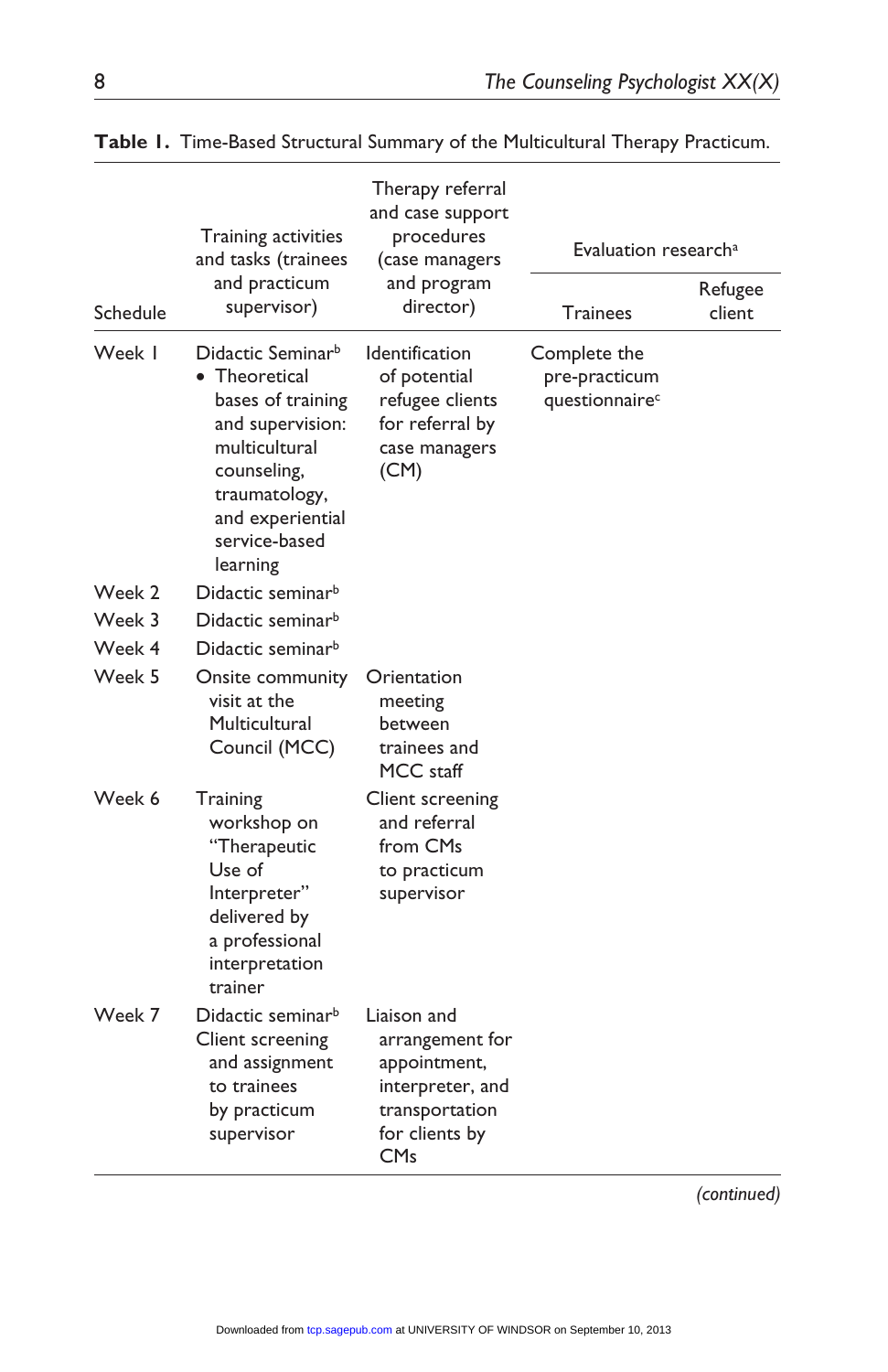| Schedule                | <b>Training activities</b><br>and tasks (trainees<br>and practicum<br>supervisor)                                                                                                                                                                          | Therapy referral<br>and case support<br>procedures<br>(case managers<br>and program<br>director)                                                   | Evaluation research <sup>a</sup><br><b>Trainees</b>                                                           | Refugee<br>client                                                                                                  |
|-------------------------|------------------------------------------------------------------------------------------------------------------------------------------------------------------------------------------------------------------------------------------------------------|----------------------------------------------------------------------------------------------------------------------------------------------------|---------------------------------------------------------------------------------------------------------------|--------------------------------------------------------------------------------------------------------------------|
| Week 8<br>tο<br>Week 24 | Regular weekly<br>therapy session<br>with refugee<br>client<br>Weekly group<br>supervision<br>involving<br>viewing session<br>tapes, group<br>discussion/<br>consultation,<br>and supervisor's<br>feedback<br>• Individual<br>supervision on<br>need basis | CM <sub>s</sub> provide<br>ongoing logistics<br>support to<br>refugee clients<br>and to therapist<br>trainees over<br>the course of<br>the therapy | Complete<br>critical<br>incident<br>journals<br>weekly<br>and rating<br>of therapy<br>alliance tri-<br>weekly | Complete<br>rating of<br>session<br>outcome<br>weekly<br>and<br>therapy<br>alliance<br>tri-<br>weekly <sup>d</sup> |
| Week 25                 | Individual<br>evaluation of<br>trainee's therapy<br>competence by<br>supervisor                                                                                                                                                                            | Year-end<br>partnership<br>feedback<br>meeting among<br>trainees.<br>supervisor, and<br>MCC staff                                                  | Complete<br>the post-<br>practicum<br>questionnairec<br>and the final<br>reflection<br>paper                  | Complete<br>exit<br>interview<br>questions <sup>d</sup>                                                            |

#### **Table 1. (continued)**

<sup>a</sup>A 3-year research project.

**bTopics ranging from vicarious traumatization to PTSD to therapy models.** 

cMeasures including the Multicultural Counseling Inventory, the Multicultural Counseling Self-Efficacy Scale, the Multicultural Counseling Social Desirability Scale, and a demographics sheet. dRefugee clients completed the scales/questions with the aid of language interpreters/aids.

cognitive behavioral therapy, psychodynamic therapy, or emotion-focused therapy) and several off-campus therapy and/or assessment practica. The practicum instructor/supervisor is a full-time tenured faculty at the university in which the practicum is offered and a registered psychologist in the province of Ontario. He is a first-generation Asian Canadian immigrant and has a PhD in counseling psychology with research, teaching, and clinical expertise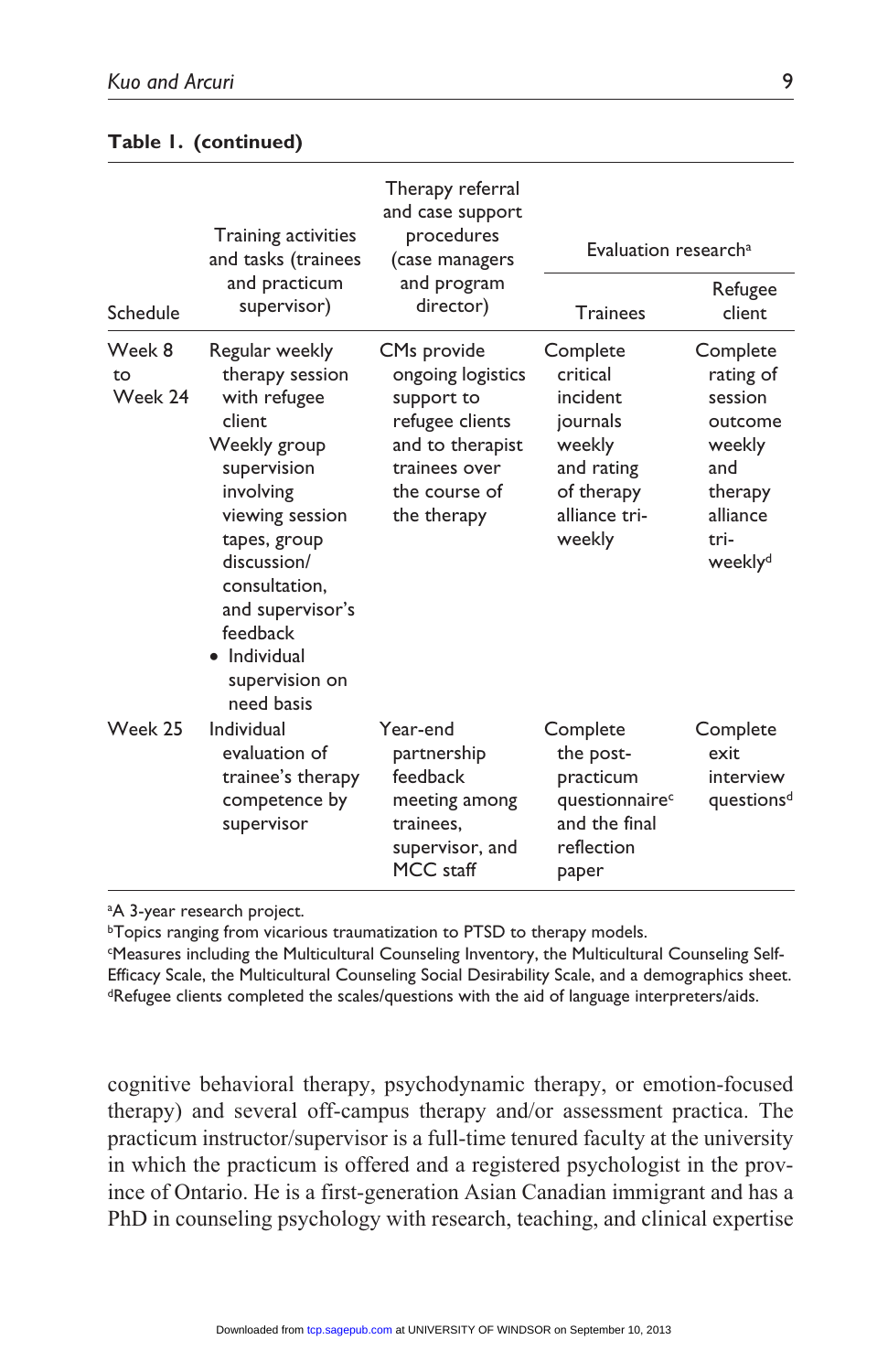in the areas of cross-cultural psychology and multicultural counseling. As previously noted, the client population for the practicum includes refugee survivors who are considered "government-assisted refugees." Refugee client referrals are conducted by case managers at an immigrant- and refugeeserving community agency, the Multicultural Council of Windsor-Essex. Refugee clients were identified and referred on the basis of having significant or specific psychological and emotional issues (e.g., signs of posttraumatic stress disorder [PTSD], past experiences with violence or trauma, adjustment difficulties, depressive symptoms). Finally, trained language interpreters or language aids, needed to support therapy with refugees are hired and reimbursed by the Multicultural Council.

#### *Didactic Seminars*

The multilayered nature of this training model involving service-based learning and a university–community collaboration calls for the integrated use of diverse and unconventional mediums and approaches of instruction. Table 1 presents a time-based overview and summary of the various components of this practicum model. The key components of the practicum are highlighted next.

The course begins with 7 weeks of pretherapy didactic seminars. Participation in seminars require students to complete a reading list and present topical issues related to clinical work with refugee survivors. Seminar topics include the nature, sequelae, and recovery process for refugee survivors of torture and trauma, refugee-specific PTSD symptoms, clinical treatment models associated with refugee survivors, therapeutic use of language interpreters, refugee cultural adjustment and acculturation issues, and secondary or vicarious traumatization of therapists. However, student trainees are reminded that refugee clients' presenting issues at the actual therapy may vary considerably in nature from health to pragmatic to emotional and psychological concerns and sometimes can be a combination of several issues. In addition, logistic, procedural, and ethical issues unique to the university– community partnership involving multiple interdisciplinary care providers (e.g., boundary and confidentiality issues) are discussed in seminars and in group supervision throughout the course of the academic year.

To help trainees overcome specific challenges associated with language barriers between refugee clients and trainees, one didactic seminar specifically focuses on teaching trainees to work with language interpreters within the context of therapy. This 2-hr training workshop on the "Therapeutic Use of Interpreters" is facilitated by a professional trainer who teaches language interpretation at a local college (see Table 1; Week 6). Trainees are also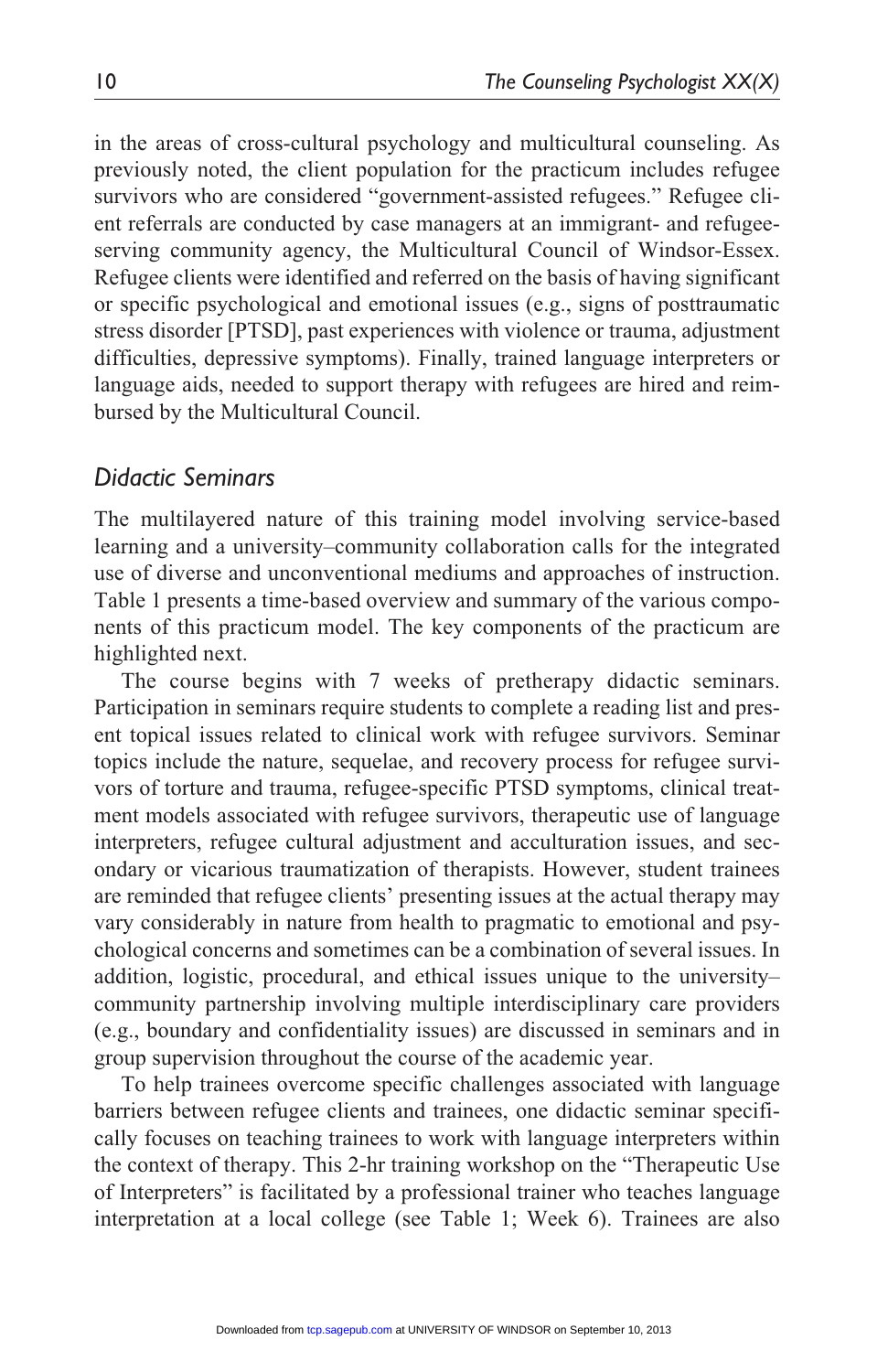shown previously video recorded therapy sessions to help prepare them to manage therapy with an interpreter. This aspect of learning characterizes a challenging yet distinct and integral part of the multicultural practicum experience.

## *Community Collaboration and Partnership*

The APA Task Force on the Psychosocial Effects of War on Children and Families who are Refugees From Armed Conflict Residing in the United States (2010) recommends that psychologists' provision of psychological treatment to refugee populations must be built on a close interface and collaboration with community-based cultural agencies. The joint and interconnected university–community collaboration in the current multicultural therapy practicum is evident in the following ways. First, student trainees participate in a prearranged onsite visit and orientation at the Multicultural Council (see Table 1; Week 5). During this visit, student therapists are introduced to the program coordinator and the refugee resettlement program case managers, and are oriented to the agency and its refugee and immigrant services. Through this outreach and exchange, trainees are made aware of the collaborative working relationship between the university and the community partners and various participants' respective roles in this therapy practicum. Second, the university–community partnership obliges (a) the university, via the multicultural practicum, to provide psychological treatment to refugee clients to address their emotional, mental health, and adjustment issues, and (b) the Multicultural Council to offer support for the settlement and dayto-day subsistence needs of refugee clients, including financial aid, education (ESL classes), transportation, employment assistance, and medical care. Third, at the conclusion of every practicum, the Multicultural Council staff, the student therapists, and the practicum instructor participate in a joint yearend partnership feedback and evaluation session. This meeting provides all participants with an opportunity to review and provide feedback about the collaborative practicum and the working relationship between the psychology department and the partner agency, as well as an opportunity to discuss avenues to improve future treatment services.

## **History, Development, and Support for this University–Agency Collaboration**

The prospect of the present multicultural practicum began in 2006, 1 year prior to the inception of the project, when the Victim Services-Multicultural Liaison coordinator of the Multicultural Council wrote a letter requesting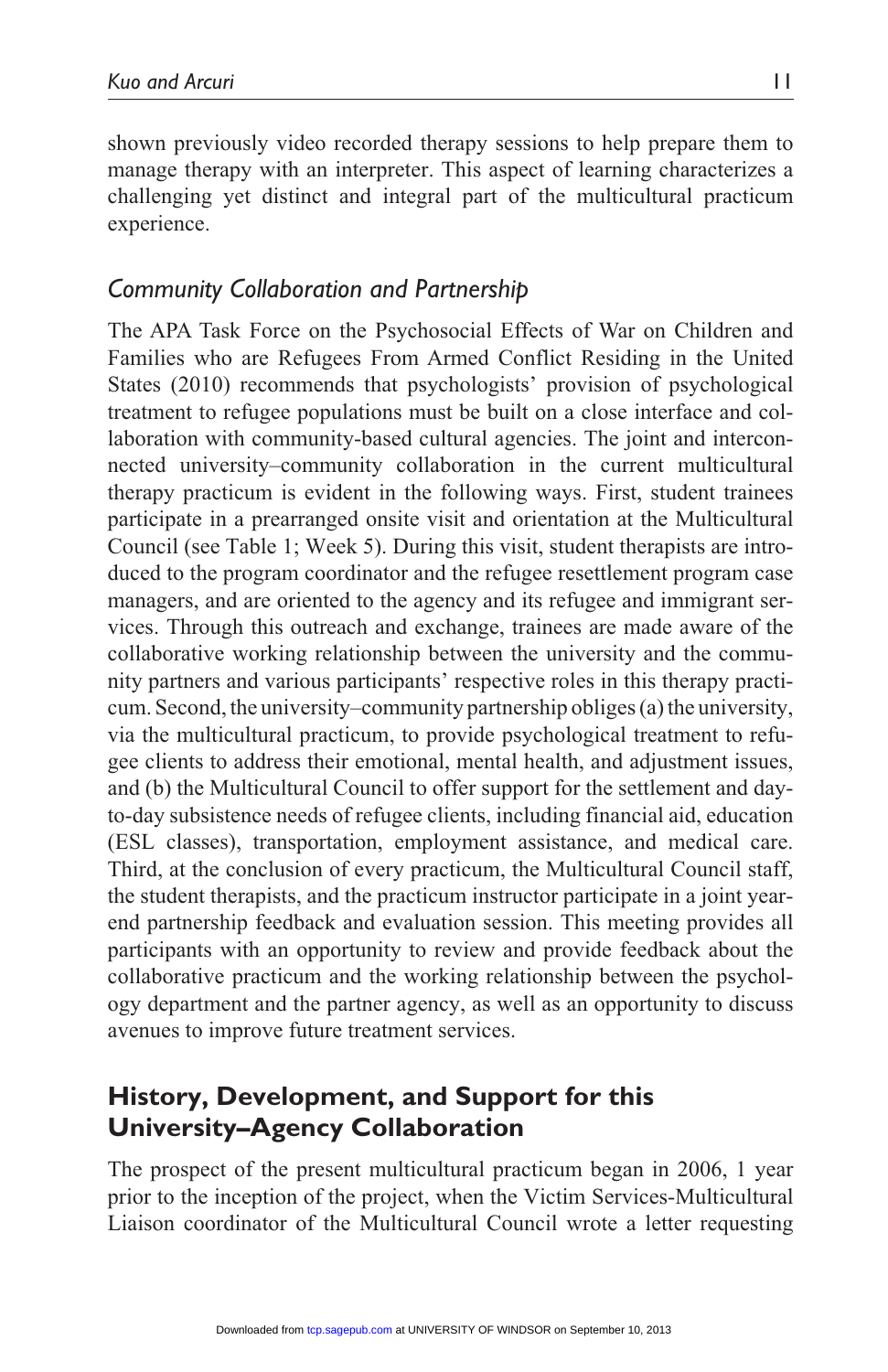registered psychologists in the Windsor area to provide pro bono psychological services to the increasing number of refugee survivors of torture being received by the agency. The coordinator described personal stories and common psychological needs faced by refugee survivors in the letter. Upon receiving this letter, the faculty instructor of the practicum (the first author) was profoundly impacted and inspired by the appeal. This prompted his idea to integrate the respective resources and expertise of the community agency and the university to meet the mental health needs of local refugee survivors, as well as the need for multicultural and social justice training for clinical graduate students. Subsequent to acquiring the support of his home psychology department, particularly from the department head and the clinical training director, working closely with the agency's liaison coordinator, and holding several meetings between the university department personnel and Multicultural Council, the practicum was created and launched in September 2007.

Canada's Immigration and Refugee Protection Act (IRPA) established in 2002 mandates the government of Canada to provide assistance and support to GARs (Citizenship and Immigration Canada, 2012b). As such, the Multicultural Council receives ongoing funding from the Resettlement Assistance Program and the Client Support Services Program available through the Ministry of Citizenship and Immigration Canada to finance the social services they provide to GARs in the Windsor area (Citizenship and Immigration Canada, 2012b). Available services include (a) offering GARs social assistance income for their basic needs (e.g., rent, transportation, household items) for 1 year after arrival in Windsor and (b) providing orientation services and training to assist GARs in resettlement and meeting their basic and immediate needs (Citizenship and Immigration Canada, 2012b). These government social assistance programs provide funding for the necessary resources associated with treatment, particularly the Multicultural Council case managers, clients' transportation to and from therapy appointments, and language interpreters or language aids for therapy. Trained language interpreters are available through the agency's Translation and Interpretation Services, which offers services in 50 languages for a fee. At the university end, the faculty instructor receives two course teaching credits (one for each semester) for managing, coordinating, teaching, and supervising this 8-month therapy practicum. All therapy sessions take place at the in-house clinic of the psychology department, with supporting clerical staff already in place. Therefore, there is no additional cost to the university or the department in administering the present multicultural practicum.

The faculty instructor's previous work experience in social services and immigrant settlement services sector affords him a basic working knowledge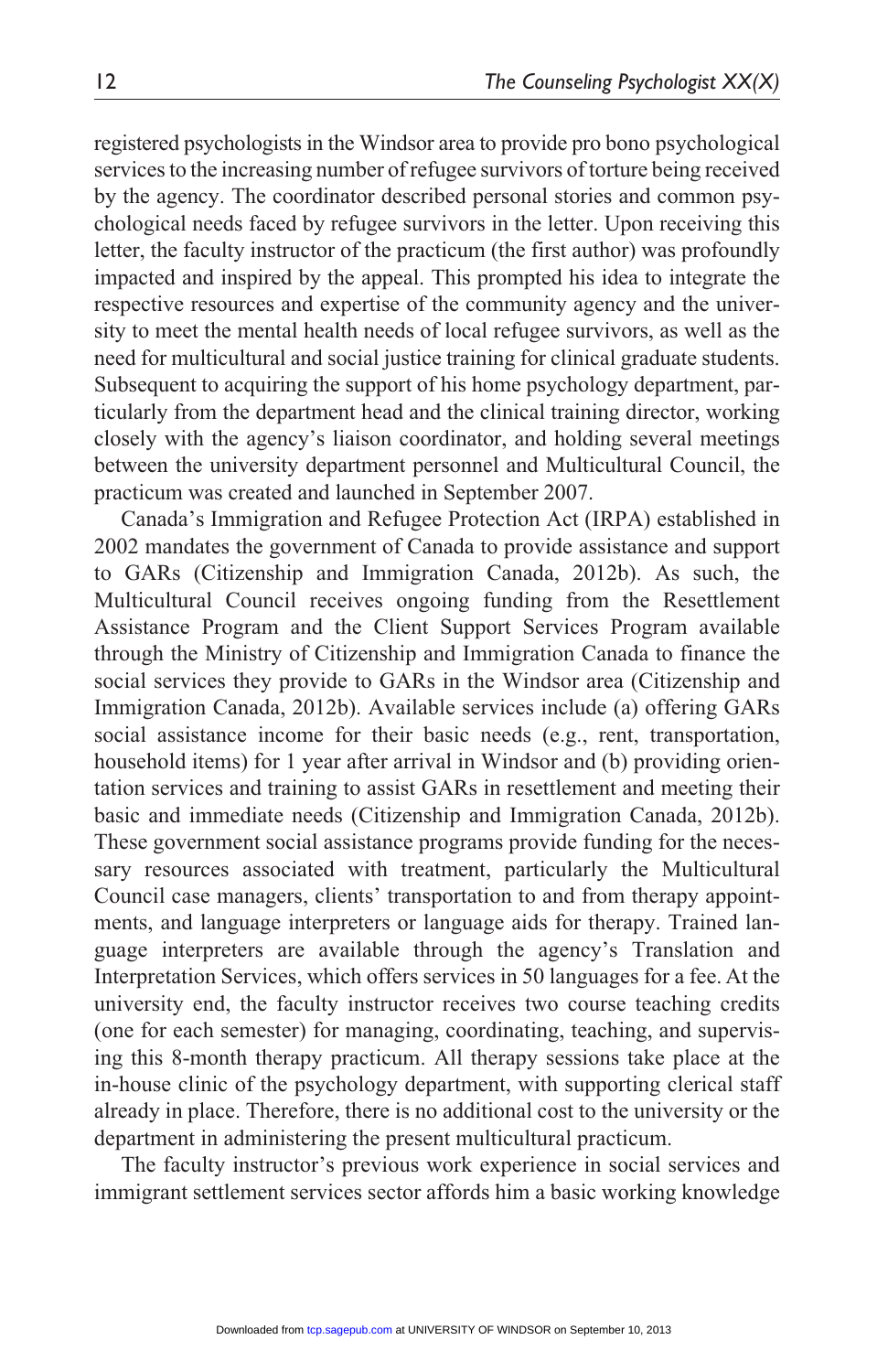with ways to work and collaborate with community-based agencies. The university–agency collaboration is further strengthened by the faculty instructor's direct involvement in various service and advocacy roles in addition to the practicum, both with the collaborating agency and the larger Windsor-Essex multicultural communities. For instance, the faculty instructor had previously written letters to funding bodies in support of the provision of services available at the Multicultural Council, served as a mental health consultant/ advisor for the agency, participated in the agency's service provision and evaluation focus group, and delivered a training workshop on adjustment and mental health issues of immigrants and newcomers to social workers, immigrant settlement workers, and ESL teachers across social services agencies in the Windsor-Essex and surrounding areas. The instructor's visibility and active presence in the community seems to have imparted him a degree of credibility and expertise with the community and likely has contributed to a positive, enduring working relationship with the partner agency.

## *Client Referrals and Provision of Psychotherapy*

To facilitate client referrals, the practicum instructor/supervisor contacts and provides the Multicultural Council case managers with screening criteria to help identify refugee clients who are appropriate for treatment (e.g., adult clients who have expressed willingness to receive psychological help; clients who are not currently suicidal or suffering from psychosis or addiction problems). The practicum instructor reviews each client referral that is forwarded by the case managers to assess each client's suitability for treatment and training purposes prior to assigning the client to a student therapist.

Once a refugee client is assigned to a therapist, the therapist initiates contact with the case manager in the agency. The case manager briefs the therapist on additional information available about the client relevant to treatment. The case manager acts as the crucial intermediate individual who coordinates the therapy appointment, the client's transportation, and any language interpreter services, if necessary. The effective flow of this communication is predicated on consistent communication between the therapist trainee and the case manager through phone calls and emails. In addition, the case manager typically accompanies the client for the first treatment appointment to help address any additional questions or issues that the client may present at the onset of treatment. Administratively speaking, the faculty instructor oversees the overall operation of the practicum in conjunction with the partner agency. He interfaces directly with the program director of the Multicultural Council on a regular basis and attends to organizational and procedural matters, including monitoring individual trainee's caseload and the client waitlist,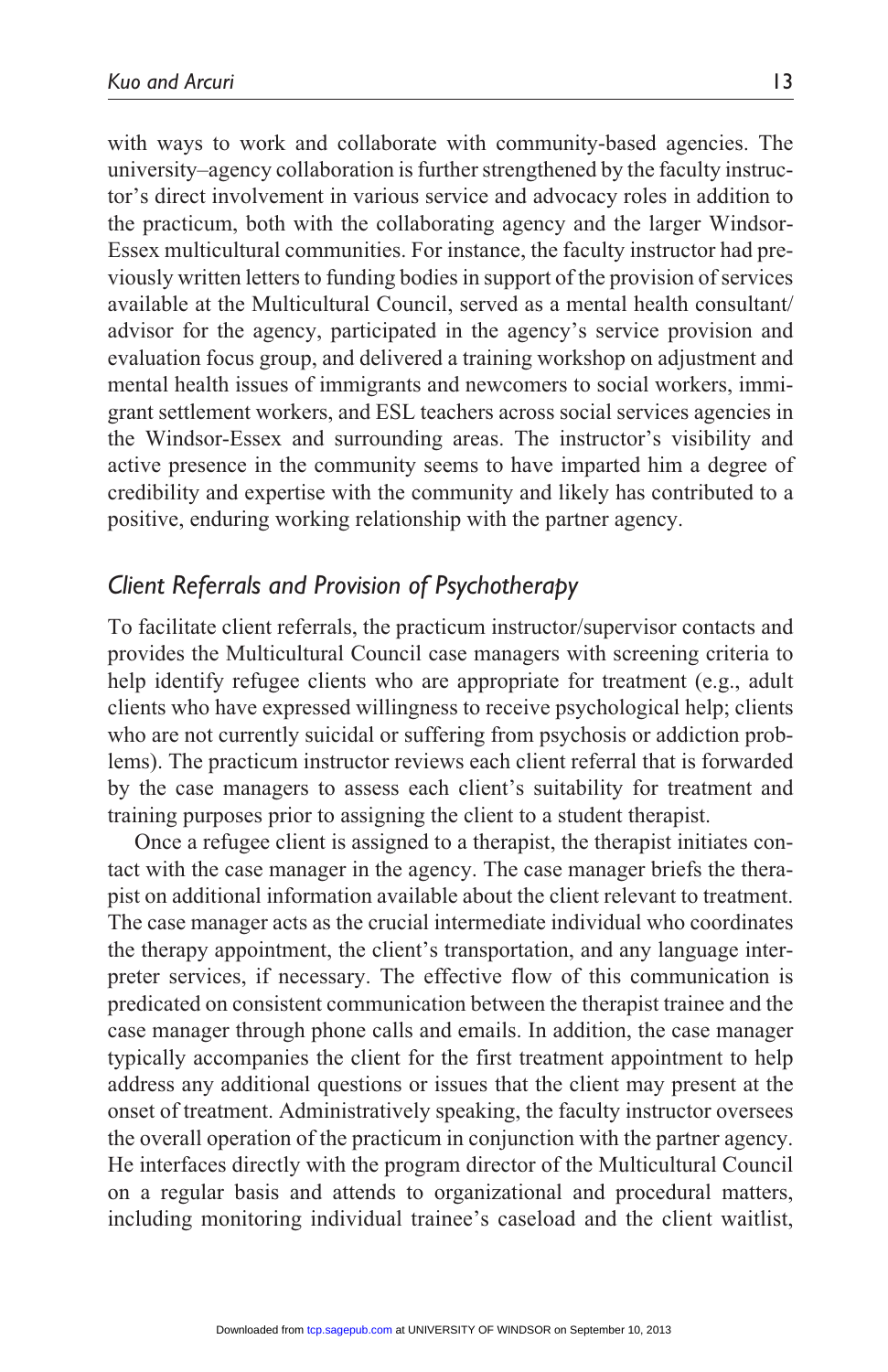and managing any miscommunication or difficulty among the trainees, the case managers, and the program director.

Trainees are able to provide a maximum of 17 weeks of treatment to refugee clients. Longer term treatment that extends beyond the academic year is available to refugee clients under exceptional circumstances in which the client requires extended care or services. Students typically work with one or two refugee clients on a weekly basis. Therapy sessions are scheduled for 90 min to accommodate the necessary time for in-session language interpretation. All sessions are videotaped on a DVD camcorder for training and supervision purposes. An overarching goal of the early sessions involves the establishment of a therapeutic relationship between the client, the interpreter, and the student therapist. During the first session, limits of confidentiality are addressed and treatment consent forms are completed. Subsequently, the therapist conducts an intake assessment based on a standard screening questionnaire developed specifically for this practicum with refugee survivors. Therapists inquire about refugee clients' past and present psychological and psychiatric conditions, family history, medical history, migration experiences, religious background, sociopolitical circumstances, and past incidences of torture or trauma.

Throughout the duration of treatment, trainees work collaboratively with each client's case manager to advocate for the client's individual needs and this constitutes an example of trainees' learning about social advocacy work (Vera & Speight, 2007). This close working relationship between therapist trainees and case managers is an important bedrock of this practicum, as refugee newcomers often require a number of basic needs (e.g., financial assistance, housing, medical care) and face greater systemic, cultural, and language barriers compared with nonrefugee populations (APA, 2010; Sue & Sue, 2008). Subsistence needs are often profoundly distressing to refugee survivors and can easily exacerbate their preexisting psychological and emotional difficulties, and consequently, the case management and support provided by the Multicultural Council is imperative for positive treatment outcomes.

#### *Supervision*

Two-hour, weekly, group supervision is scheduled as part of the current practicum. Adopting this 2-hr group supervision format is partly a function of the time commitment associated with the instructor's teaching assignments. However, additional individual supervision and support is available from the practicum supervisor on an as needed basis and upon the trainees' request. The main objective of the supervision sessions is to support the professional development of trainees while concurrently ensuring that refugee clients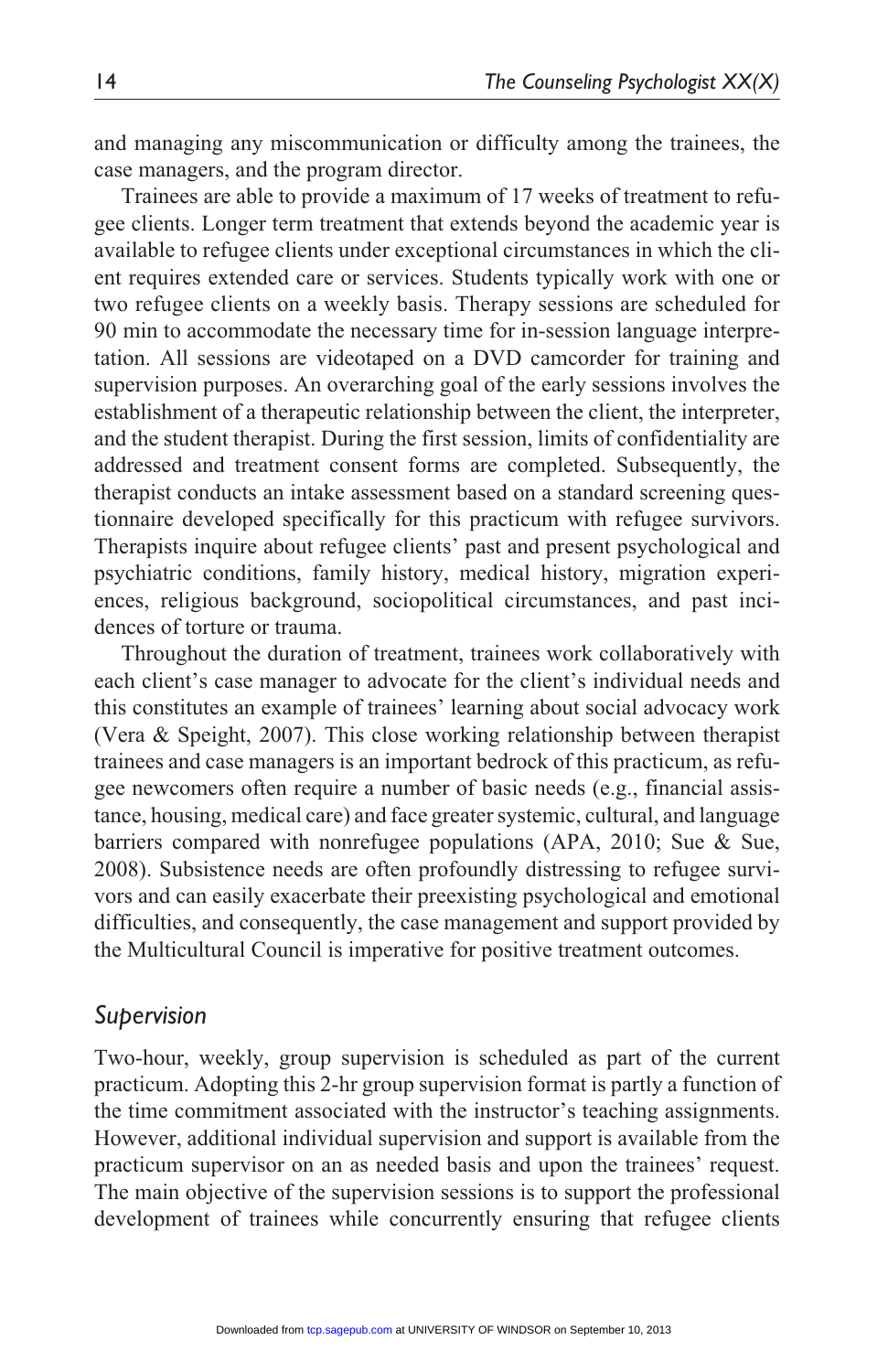receive appropriate treatment services. Supervision is grounded on and incorporates various perspectives, specifically MCC, social justice, experiential service-based learning, and traumatology. Student therapists are required to discuss their therapy work with their clients and present segments of their videotaped therapy sessions during each group supervision meeting. They are intended to promote trainees' development in clinical skills, cultural responsiveness, and personal awareness and growth. Supervision meetings also incorporate the development of case conceptualizations and problem solving in a group format to help facilitate peer supervision and consultation skills.

Based on our experiences over the years, this 2-hr group supervision model has worked well for this practicum and the trainees' needs. Although the refugee clients receiving treatment all reported a history of trauma and/or torture, their presenting psychological problems nevertheless vary considerably. Presenting concerns have included medical and health issues, cultural adjustment and acculturation difficulties, intergenerational parenting challenges, loss and bereavement issues, and trauma incidences, to mention a few. The weekly scheduled group supervision, coupled with additional individual supervision as needed or requested is sufficiently flexible to address the varying degree of supervision needs among the student therapists, which correspond to the nature and the intensity of their clients' presenting concerns.

## **Evaluation Research of the Practicum: Preliminary Findings Based on Exploratory Analyses**

To better understand and assess the efficacy of this diversity practicum on trainees' clinical and cultural development, a research component has been integrated into the training program since fall 2010. This 3-year, grant-supported mixed-methods design (i.e., collecting quantitative and qualitative data; see Table 1) evaluation study of the practicum is currently being conducted by the course instructor and his research team. The project intends to examine the process and outcome of three consecutive cohorts of trainees' learning experiences by (a) administering pre- and post-practicum questionnaires that assess changes on measures of MCC, multicultural self-efficacy, and the quality of the therapist–client working alliance, and (b) collecting trainees' weekly "critical incident journals" over the course of the practicum, with a focus on their cognitive, affective, and behavioral changes. Quantitative data based on refugee clients' perceptions of the quality of therapy and their therapeutic working relationship with their therapists is also being collected after each therapy session.

Here, we present some preliminary findings based on the exploratory analyses of the data collected from the first two cohorts of participant trainees (2010-2011 and 2011-2012). Given the ongoing nature of data collection,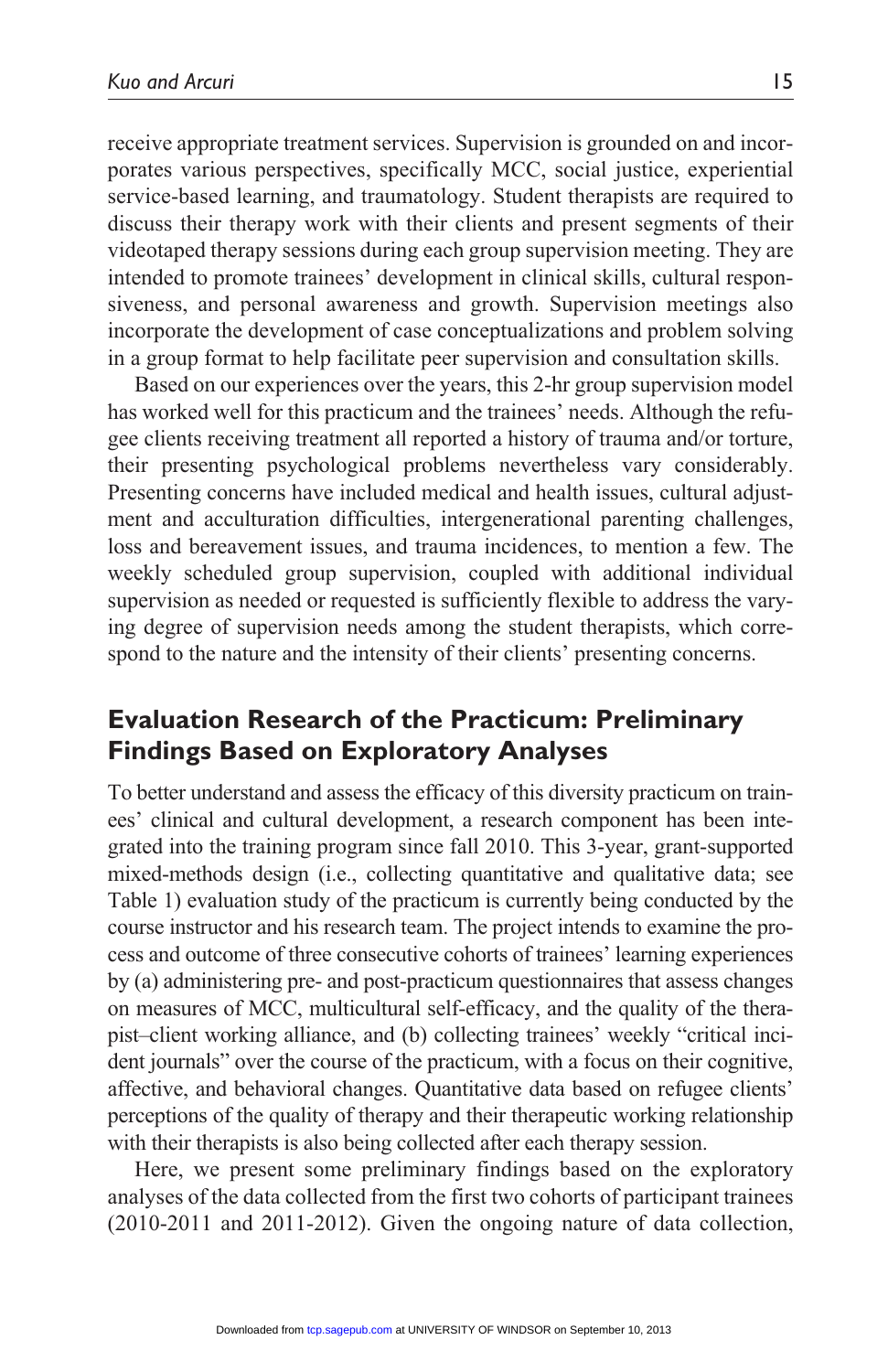these results should be viewed as preliminary and treated with tentativeness. The sample of trainees includes nine participants, one male and eight females ranging between 25 and 31 years of age. However, due to an incomplete postquestionnaire by one female participant, the quantitative analyses were based only on eight participants, whereas the qualitative analyses were based on all nine participants. All participants self-identified as "White/Caucasian" in terms of their racial background; seven indicated that they were Canadian born and two indicated that they were born outside of Canada.

For quantitative analyses, participants completed pre- and post-practicum questionnaires which included the Multicultural Counseling Inventory (MCI; Sodowsky, Taffe, Gutkin, & Wise, 1994), the Multicultural Self-Efficacy Scale-Racial Diversity Form (MCSE-RD; Sheu & Lent, 2007), a demographic sheet, and other measures that were part of a larger study. For the qualitative analyses, the participants additionally completed and submitted weekly "Critical Incident Journals" as part of the required course assignment, following each therapy session with their refugee clients. Some aspects of the following results have been reported in conference papers by the first author and his research team (Kuo, Rodriguez-Rubio, Batoul, & Prada, 2013; Rodriguez-Rubio, Kuo, & Batoul, 2012).

### *Quantitative Results*

A series of *t* tests were conducted to examine the changes in the participants' pre- and post-scores on the measures of MCC at the start and the end of the practicum. Based on the measure of the MCI, trainees  $(n = 8)$  reported significantly higher overall scores on the measure,  $t(7) = -3.050$ ,  $p < .05$ ,  $r =$ .08, between pre- and post-practicum. Specifically, a significant increase was found in the scores of the Multicultural Counseling Skills subscale of the MCI between pre and post,  $t(7) = -4.829$ ,  $p < .05$ ,  $r = .24$ . Similarly, participants scored significantly higher on their overall scores of multicultural selfefficacy as measured by the MCSE-RD,  $t(7) = -12.292$ ,  $p < .05$ ,  $r = .73$ , since the beginning of the practicum. In particular, trainees reported significantly higher scores on all three subscales of the MCSE-RD: the Multicultural Intervention,  $t(7) = -9.683$ ,  $p < .05$ ,  $r = .60$ , the Multicultural Assessment,  $t(7) = -6.549$ ,  $p < .05$ ,  $r = .15$ , and the Multicultural Counseling Session Management,  $t(7) = -5.451$ ,  $p < .05$ ,  $r = .63$ .

### *Qualitative Results*

Given our interest in trainees' reflective learning in this practicum, we conducted qualitative analyses of the participants'  $(n=9)$  first five journal entries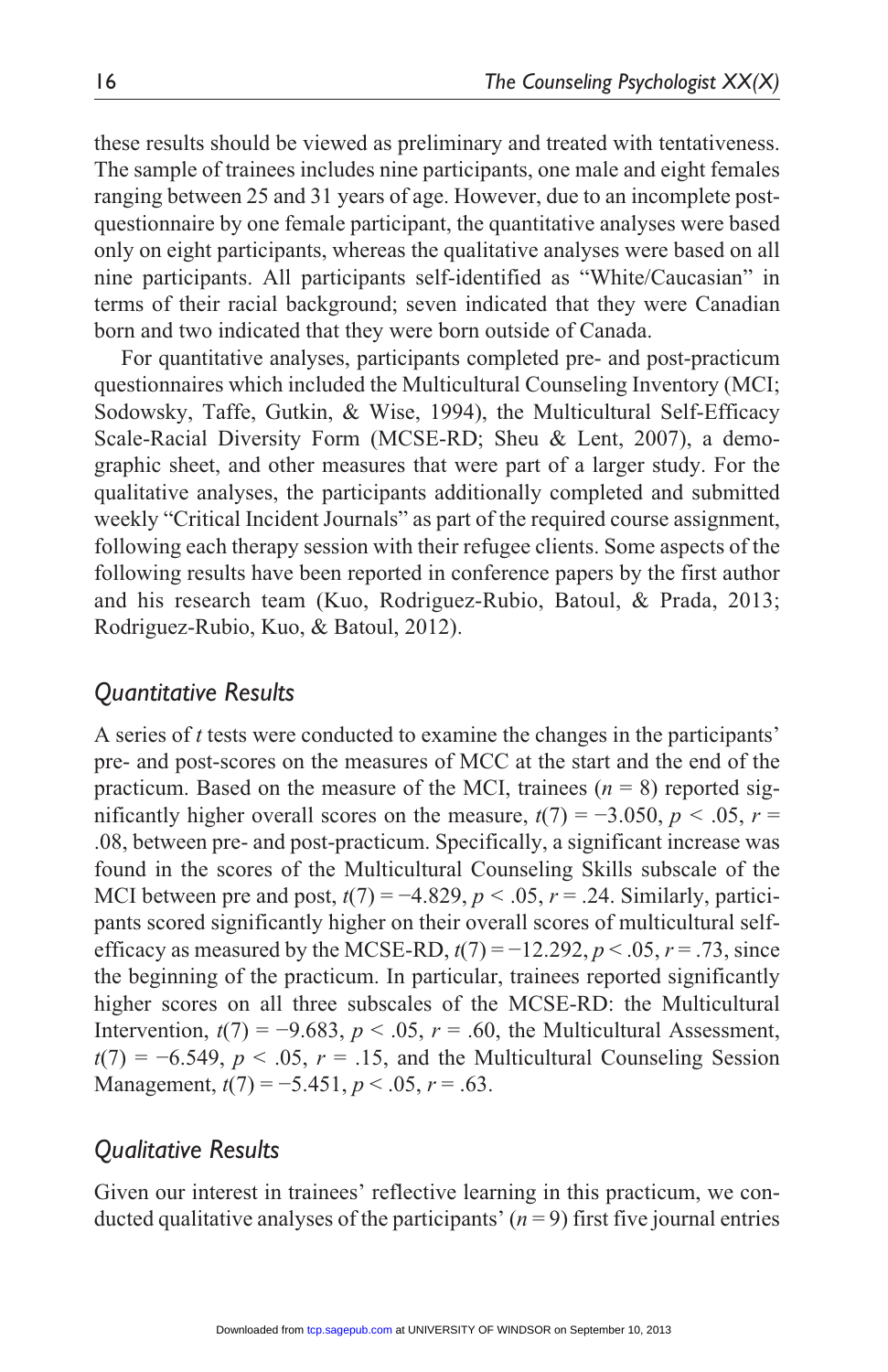(i.e., the first five therapy sessions with refugee clients). There were two reasons for selecting these initial journal entries for this preliminary analysis. First, at this exploratory phase, the research team was interested in the trainees' learning during the early stage of developing therapy and working relationship with their refugee clients. Second, the number of journal entries collected from the participants ranged from 6 to 19 (i.e., a few clients discontinued therapy after 6 sessions). Therefore, using the first five journals captured the therapy and practicum experiences of all the participants at this early phase of learning and therapy experience.

In terms of the analytic methodology, the research team adopted the thematic content analysis approach as described and recommended by Braun and Clarke (2006) to analyze the qualitative journals. Braun and Clarke defined thematic analysis as "a method for identifying, analysing, and reporting patterns (themes) within data" (p. 6). Adhering to their recommended approach, the journals were carefully analyzed by the first author's research lab/team (one PhD student and two post-undergraduate volunteers) by following these steps: (a) scanning through the journals for general ideas and themes for the first read, (b) reviewing the journal entries and looking for "meaning units" (meaningful phrases/sentences) in the second read, (c) sorting meaning units into categories, (d) naming/labeling consistent categories while identifying new categories, and (e) finally grouping similar categories into key themes. From this process, two salient themes and their subthemes were extracted from these journals.

The first theme pertains to trainees' awareness and recognition of the uniqueness of working with multicultural clients. Trainees described an active process of attuning to the differences between their multicultural refugee clients and their other clients who do not identify as racial and ethnic minorities (Theme 1). Differences were noted between these two groups of clients, particularly in terms of (a) refugee clients' expectation of and expression in therapy (Theme 1a), (b) refugee clients' understanding of therapy and its process (Theme 1b), (c) added importance of incorporating a cultural framework in working with refugee clients (Theme 1c), and (d) specific skills needed to work with refugee clients (Theme 1d). For example, a female trainee wrote the following reflection in her journal, after an in-session therapy interaction in which an Afghan client posed a direct and challenging question:

I was not expecting these questions and thus, I was initially caught off guard. I thought, it's interesting that other clients (non multicultural clients) have never asked me such questions before. I think I responded in a way that I would not respond with other clients and I integrated my cultural experiences to help explain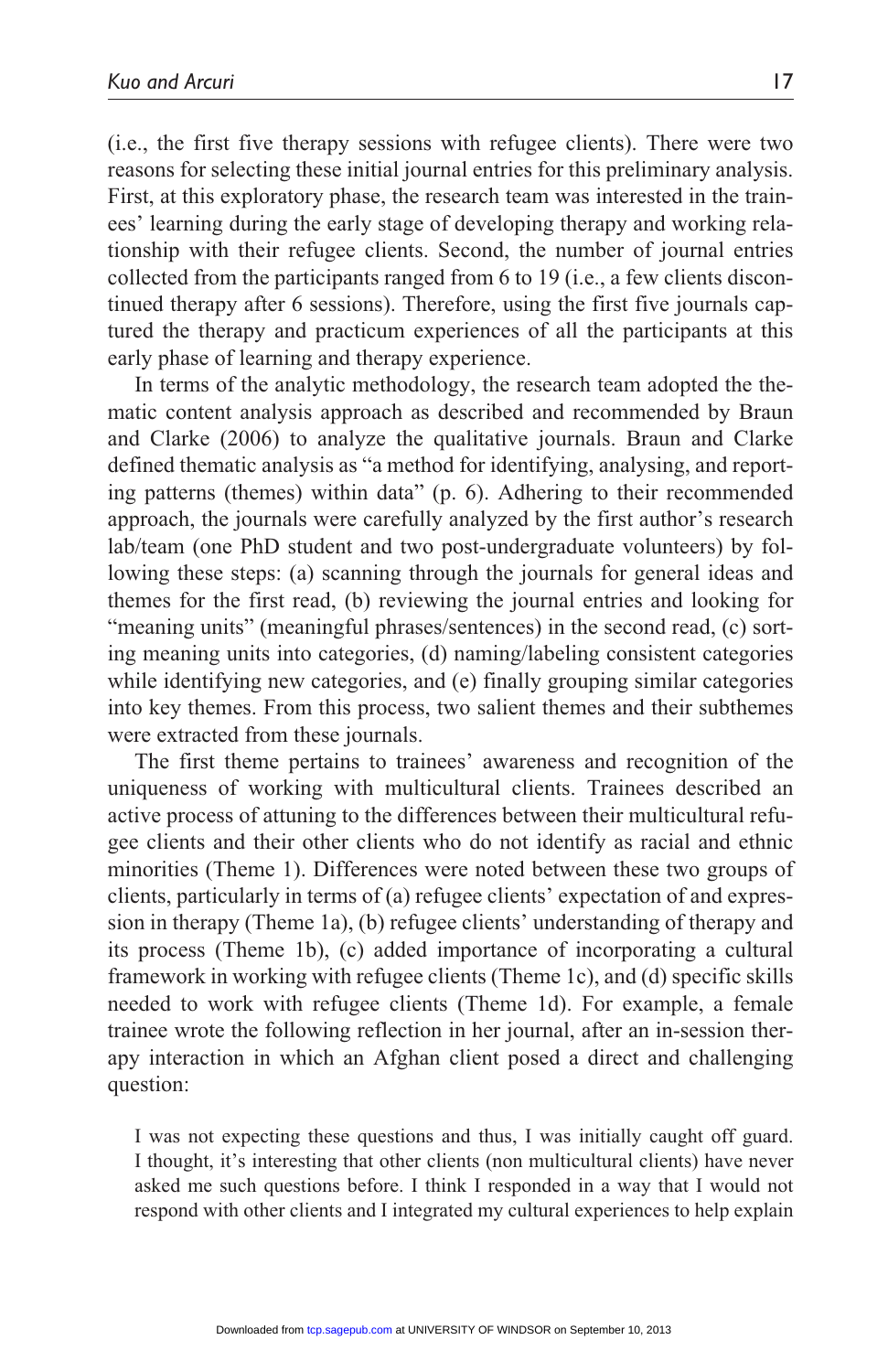my position. I feel like in these sessions, and at this moment in particular, my answers are more personal or less cookie cutter answers. I think this experience helped me practice my skill to speak my beliefs, describe my stance, which includes more self-disclosure than I typically engage in with other clients. It drew my attention to the client's awareness and thoughts of being a refugee client, from another culture, and essentially, not the same as me, a white therapist. It highlighted that the client sees us as different and the client perhaps wonders how much someone with such different experiences (growing up in Canada) can understand him.

The second theme relates to participants' awareness of refugee clients' culture compared with their own personal culture (i.e., Canadian; Theme 2). Under this theme, the trainees commented on (a) cultural divergence between refugee clients' country of origin and their own Canadian perspective (Theme 2a); (b) clients' experience of working with White, Canadian therapists (Theme 2b); (c) relevance of acculturation and acculturative stress in conceptualizing clients' issues (Theme 2c); and (d) the commonalities shared between the refugee clients and themselves despite cultural differences (Theme 2d). As an illustration, upon hearing a 41-year-old Iraqi refugee client's complaint about insomnia due to her belief that the content of her dreams will become reality, a female trainee described the following:

I was thinking to check if this is a psychotic feature or a culturally specific belief and wondering how can I discriminate between the two options. In Canadian culture, beliefs in psychic skills are usually subject to in-depth evaluation, but in other cultures, there is support and understanding of such "gifted" people who are given the position of power in society . . . I took the Multicultural class and I remember discussing how tricky it is to not pathologize a behavior that falls out of the Western norms without assessing how it fits in the proper cultural context. This encounter just brought the issue to a more concrete level, showing me the difficulty of culturally sensitive assessment. It also showed me that working collaboratively with the client, I can learn about the specific cultural views and I can use them to formulate a clinical judgment.

Together these mixed-methods findings, though preliminary, are nonetheless notable and encouraging and lend some initial empirical support to proponents of multicultural practicum training (e.g., Abreu et al., 2000; Smith et al., 2006). In particular, the quantitative results suggest that through this practicum-based model of multicultural training, trainees reported that they significantly improved their multicultural counseling skills, as well as their sense of self-efficacy specifically with respect to their multicultural intervention, assessment, and session management skills with culturally diverse clients. These results are consistent with previous studies that found actual counseling experience with multicultural clients to be predictive of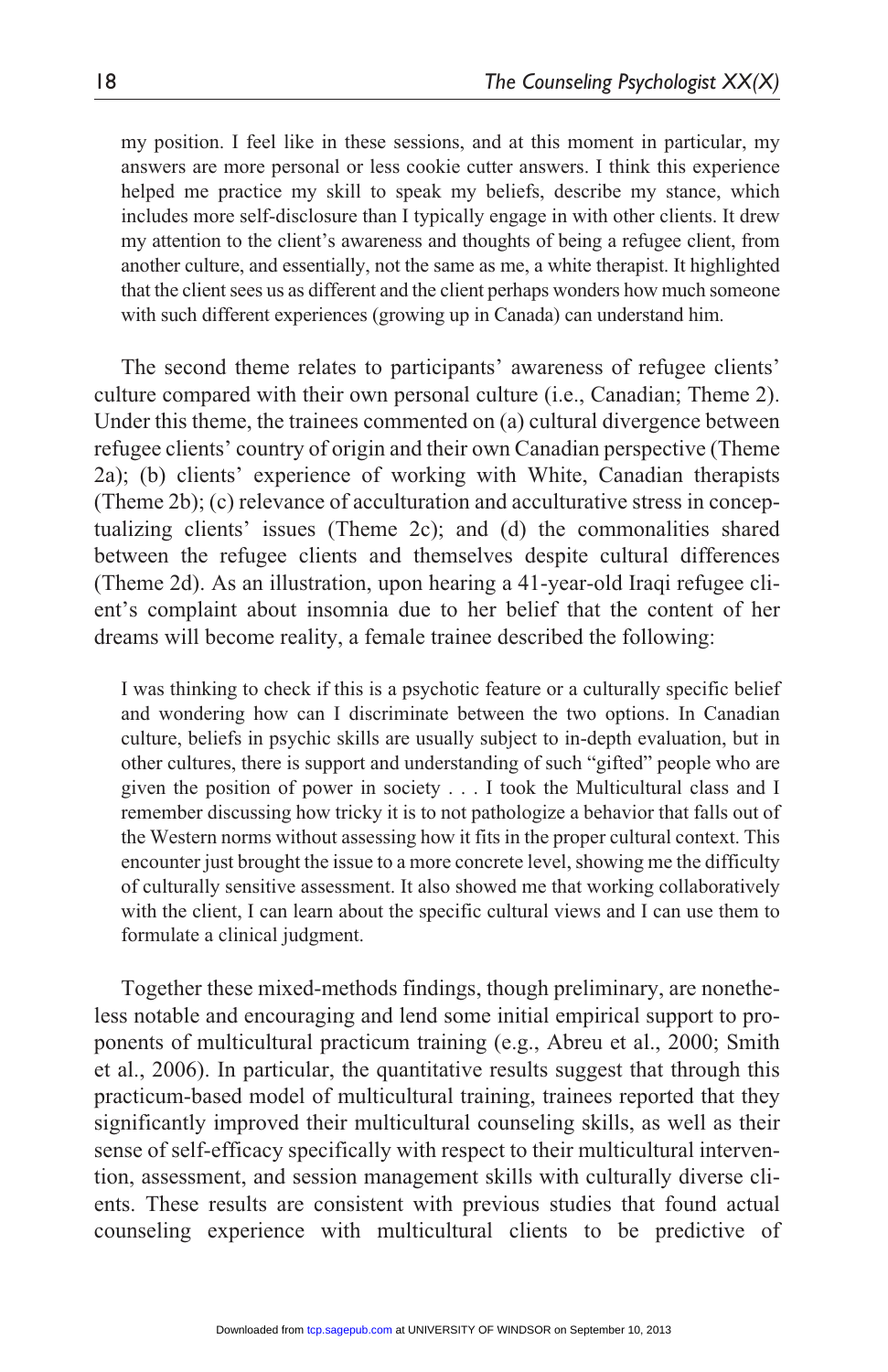over the course of the practicum.

counselors' multicultural skills, relationship, and awareness (Arthur & Januszkowski, 2001; Dickson & Jepsen, 2007). As further revealed by the trainees' qualitative journals, critical improvements on their multicultural skills are likely linked to their heightened sense of cultural and self awareness, which is developed throughout their in vivo therapy process. Of note, trainees reported that their cultural and self awareness consequently helped inform their subsequent therapy interventions with refugee clients. This modality of learning obliges trainees to persistently face, respond, and connect with their

refugee clients, and to actively engage in self-reflection and problem-solving

## **Autoethnographic Case Illustration: A Therapist Trainee's Reflective Narrative**

To complement the foregoing conceptual and structural discussion of this multicultural therapy practicum and to further illustrate the experiential dimensions of this training model as highlighted in the qualitative findings above, the following section presents a case example. It is based on a former therapist trainee's cross-cultural therapy work with BA, a refugee client from Afghanistan. Methodologically, this case example is construed and communicated in a manner akin to the interpretive qualitative method known as "autoethnography" (Anderson, 2006; Chang, 2008; Denzin & Lincoln, 2011). Ellingson (2011) defined autoethnography as "research, writing, story, and method that connect the autobiographical to the cultural, social, and political through the study of a culture or phenomenon of which one is a part, integrated with relational and personal experiences" (p. 599). Ellis and Bochner (2006) stated that the intent of autoethnography is to motivate change "Autoethnography wants the reader to care, to feel, to empathize, and to do something, to act" (p. 433). As such, autoethnography gives credence to a researcher's (a) "story" and subjective reality; (b) self-examination and reflexive analysis; (c) emotional experiences; and (d) sociocultural and political lens, beliefs, and positions in the research process (Anderson, 2006; Ellingson, 2011).

Embedded in the autoethnographic framework, the present case illustration is written for the purpose of the current article. It is generated based upon the second author's retrospective analysis of her 12 critical incident journals (described in the last section) completed following each therapy session with her Afghani refugee client during the practicum and her final reflection paper submitted for the practicum course as an assignment. These data serve as her "self-reflective data" in autoethnography and are grounded in "introspection, self-analysis, and self-evaluation" (Chang, 2008, p. 95). Therefore, the first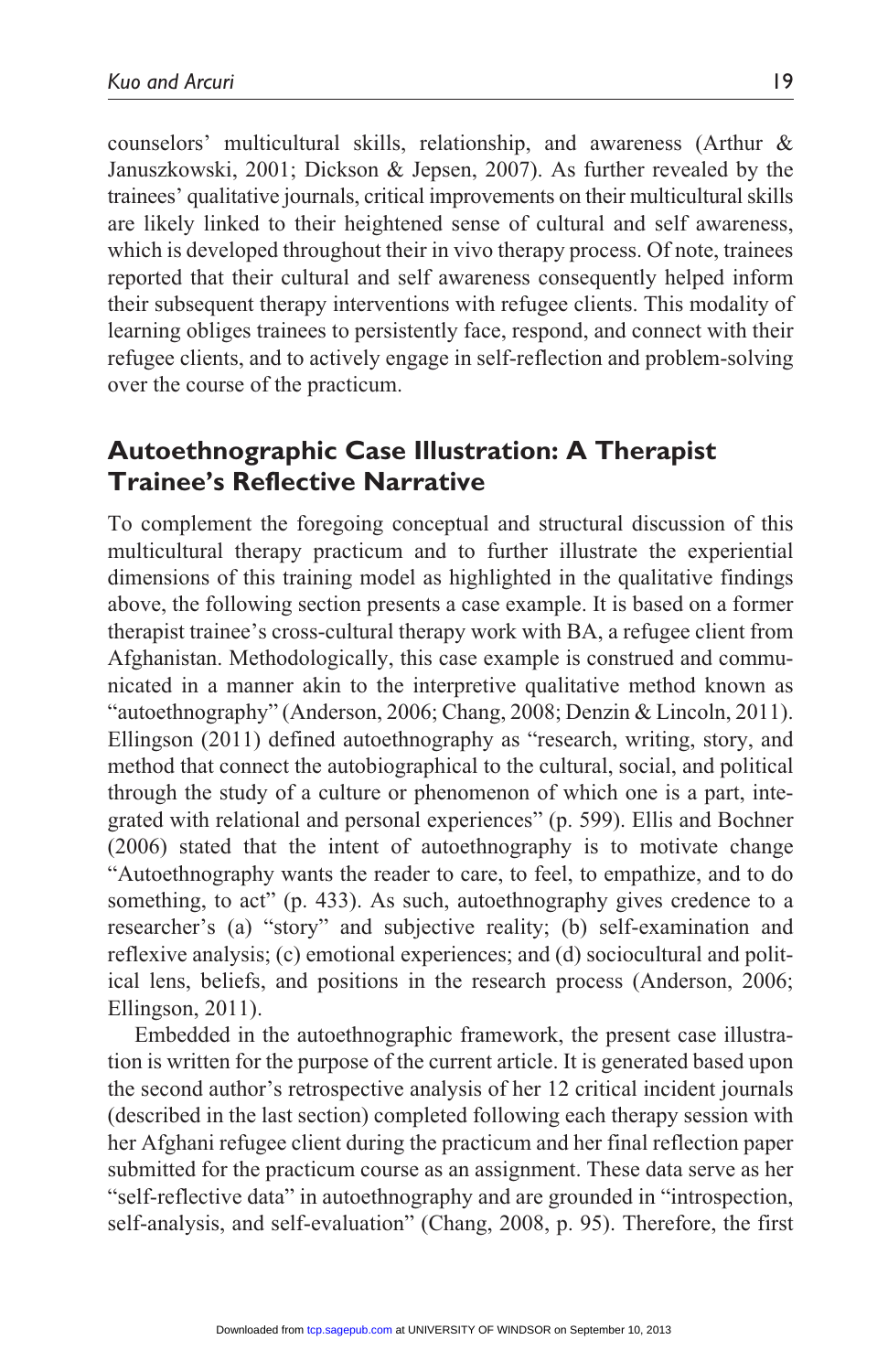person "I" is used in the following case description to reflect the personal account of the therapist.

In addition, to enhance the illustrative purpose of this case example, the narrative is being linked to the two key themes the identified from the qualitative analyses reported in the last section. Hence, pertinent content of the case example that corresponds to the qualitative themes and subcategories identified under the qualitative results section above is highlighted throughout the case description using specific notations (e.g., "Theme 1a").

## *Brief Background of the Therapist and the Client*

At the onset of the multicultural practicum, the therapist—a female of Italian descent—was a 4th-year PhD student in clinical psychology; she had completed therapy coursework in cognitive behavioral and psychodynamic therapy. The client's demographic and background information have been modified to protect his identity and the initials "BA" will be used throughout this case illustration. The treatment protocol included 12 sessions that spanned over a 3-month period. All sessions were interpreted between English and Turkish by a trained female language interpreter.

The client, BA, is a man in his mid-20s who arrived in Windsor, Canada, from Istanbul, Turkey, a few months prior to the onset of treatment. He was born and raised in Afghanistan and is the youngest of six children. BA's parents died in a tragic car accident when he was 12 years of age. During his late adolescence, BA was held captive by the Taliban and forced into a Taliban military training camp, from which he later barely escaped under a barrage of gunfire. BA was initially referred to and presented to therapy to address his uncontrollable emotional and behavioral outbursts, namely, anger, rumination of thoughts, and feelings of guilt due to his behavior. He also reported disturbed sleeping patterns, nightmares, intrusive thoughts and images, a sense of foreshortened future, and difficulties with concentration, symptoms that are consistent with PTSD. Of note, during early therapy sessions, BA demonstrated inappropriate affect, for instance, he smiled when he discussed the death of his loved ones.

I, the therapist, used the traumatology and trauma therapy framework initially proposed by Judith Herman (1992) and later extended by Gorman (2001) to help guide BA's case conceptualization and treatment process. According to this conceptual framework, refugee survivors' healing can progress through three stages in therapy: *safety, reconstruction*, and *reconnection*. The ensuing case illustration is discussed within this framework.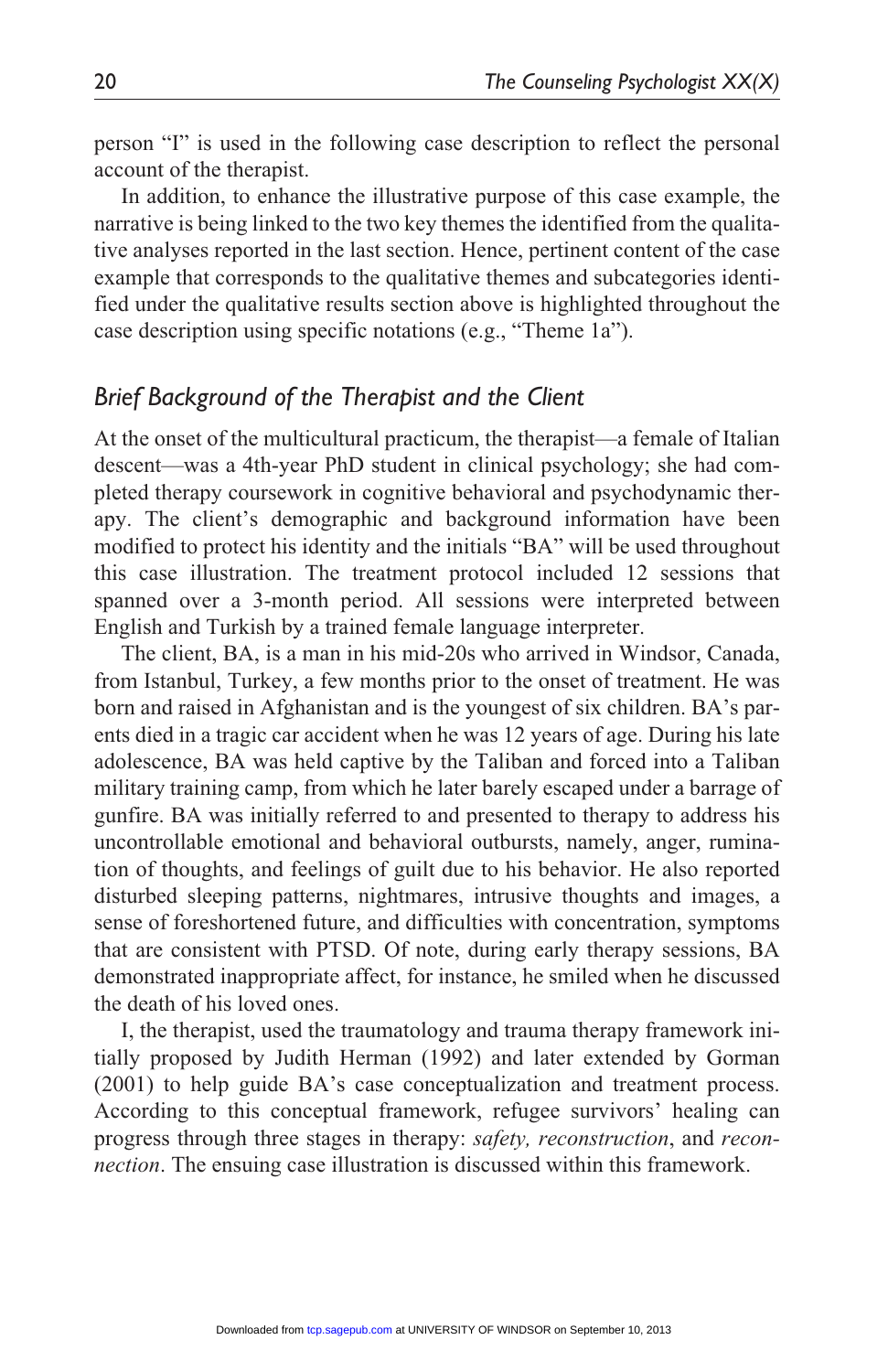## *Establishing Safety*

During the first session, BA appeared tense and uneasy as his hands were clenched together and his body language was closed. Keeping Gorman's treatment framework in mind, I found that socializing BA to the therapeutic process and openly discussing concerns related to confidentiality and his treatment expectations helped foster a sense of safety, instill a sense of hope, and enhanced my credibility as a treatment provider, which is highly valued among multicultural clients (Sue & Sue, 2008). Providing psychoeducation about PTSD and discussing common reactions to trauma during the initial phase of treatment seemed beneficial to BA as the information helped normalize his PTSD symptoms (Themes 1a and d). Throughout this process, I came to realize that it was equally important to educate the interpreter about the therapeutic process, to invite the interpreter to ask questions, and to clearly outline each participant's role in therapy to help create a sense of comfort for the interpreter (Theme 1d).

In this initial relationship building stage, I learned to become more attuned to cultural issues and nuances as I worked with BA. For instance, I adopted a more direct style of communication in session. Unlike most White European Canadian clients that I have worked with, BA tended to be more direct in session, and he frequently inquired about my beliefs related to the influences his culture had on his behavior (Themes 1a and 1b; Themes 2a and 2b). Interestingly, over time, his directedness helped me become increasingly more comfortable with discussing important cultural issues and stereotypes in a candid manner, and offering honest and direct feedback to him as his therapist.

Unexpectedly, conducting therapy with the aid of an interpreter was an eye-opening learning experience for me, as it was reassuring and fascinating to witness how well the interpreter was able to convey the affective tone and the broader meaning underlying our verbal expressions (Theme 1d). Her ability to match our affective tone was definitely a critical element that helped me to develop a therapeutic alliance with BA despite our language gap. The interpreter seemed to become a "voice" in sessions. The rapport established between the interpreter and me provided the interpreter the opportunity to independently discuss any emotional reactions she may have experienced secondary to the content that she was exposed to in session.

### *Reconstructing the Experience*

Having achieved a firm positive working relationship with BA, I gradually began to introduce him to trauma work. First, I provided a rationale to explain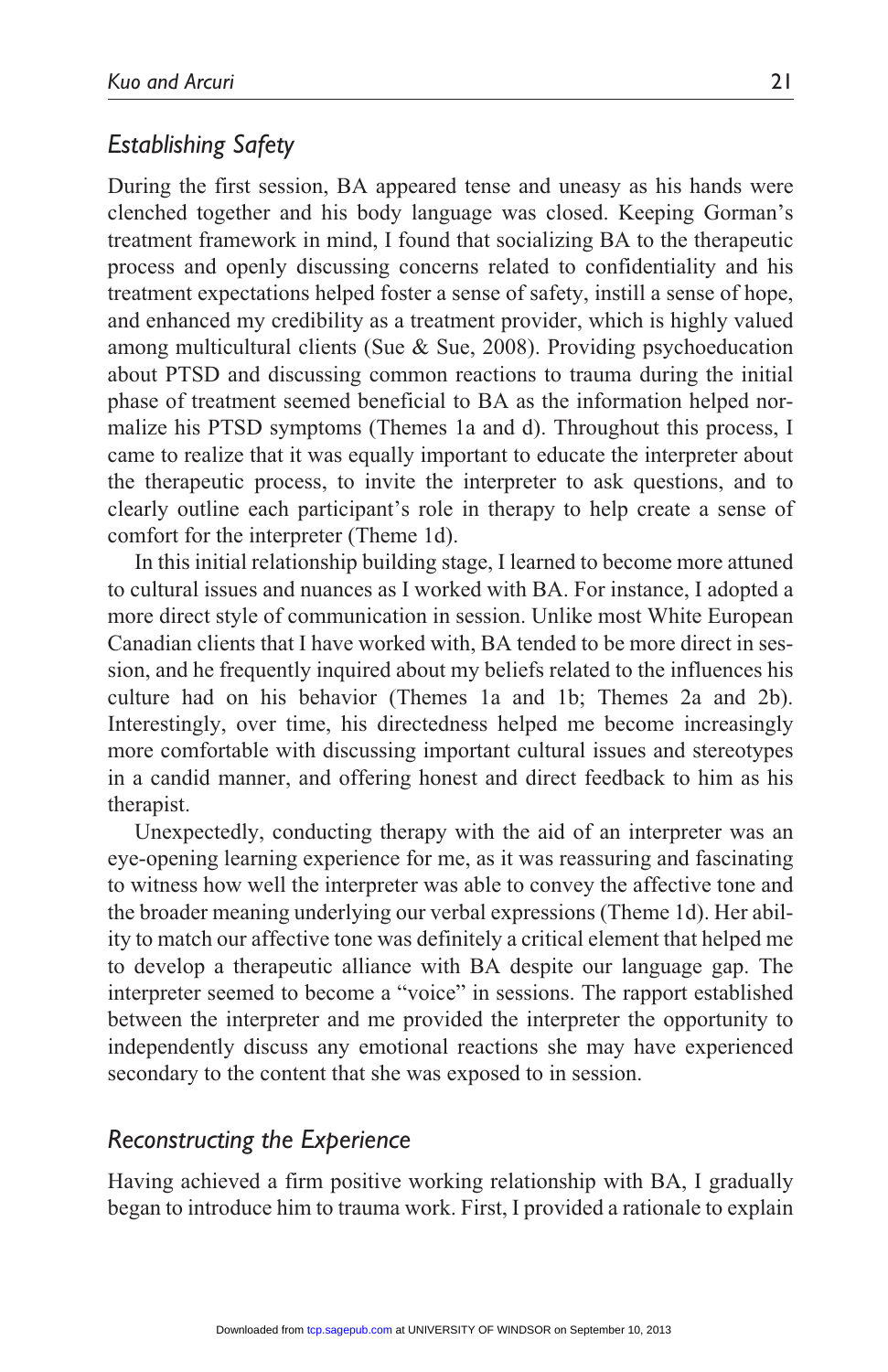the purpose and advantages of dealing with painful memories and reconstructing a new trauma "narrative" (Themes 1b and 1d). We reconstructed his experience related to his parents' death. Specifically, we processed the image of his mother's damaged skull due to her car accident and the buried and unattended grief reactions he experienced subsequent to the incident. We explored his deep-seated cultural beliefs related to gender roles, particularly that men should not cry or appear weak/vulnerable (Theme 1c).

I noticed that BA was only able to speak about his trauma experiences at the Taliban training camp after he finally felt safe and understood (Theme 2d). During the seventh session, BA described his experience of being captured by the Taliban and forced to remain in a Taliban military training camp. In this session, BA began to account the torture that he endured at the camp, including having water thrown on him and then being whipped on his hands and feet, as well as his nuanced emotions, including feeling tricked, trapped, anxious, and powerless. We promptly processed these painful memories and his related experiences such as his overwhelming conviction that he was going to die, as well as his courage, which eventually led to him to escape from the Taliban military camp.

I was struck by the degree to which BA's sense of safety and trust, and our therapeutic alliance affected his willingness to open up, reconstruct his traumatic experiences, and intensively engage in the therapy process (Theme 2d). At one point, BA commented in English: "O.K., I have a friend!" At this stage of treatment with BA, I became acutely aware of our nonverbal behavior, including our affective presentation, tone of voice, and the manner in which he depicted different stories (Theme 2a and 2b). Upon reflection, I realized that the cross-cultural therapy sessions with BA incorporated a "high-context" communication style (i.e., a communication style that heavily relies on environmental cues and nonverbal messages; Sue & Sue, 2008) more than my therapy sessions with European Canadian clients (Theme 1; Theme 2a and 2b). Serendipitously, I learned to communicate in a more concise and understandable manner. In retrospect, providing responses in an accessible and colloquial way helped reinforce my ability to teach and describe psychology concepts, such as PTSD to not only to BA but also to my European Canadian clients (Theme 1).

#### *Reconnecting to Recover*

According to Herman's (1992) trauma therapy, the final phase of treatment involves the survivor establishing a sense of self as a whole person, integrating the trauma experiences into his or her life history, gaining hope and empowerment for the future, and forming new connections with people and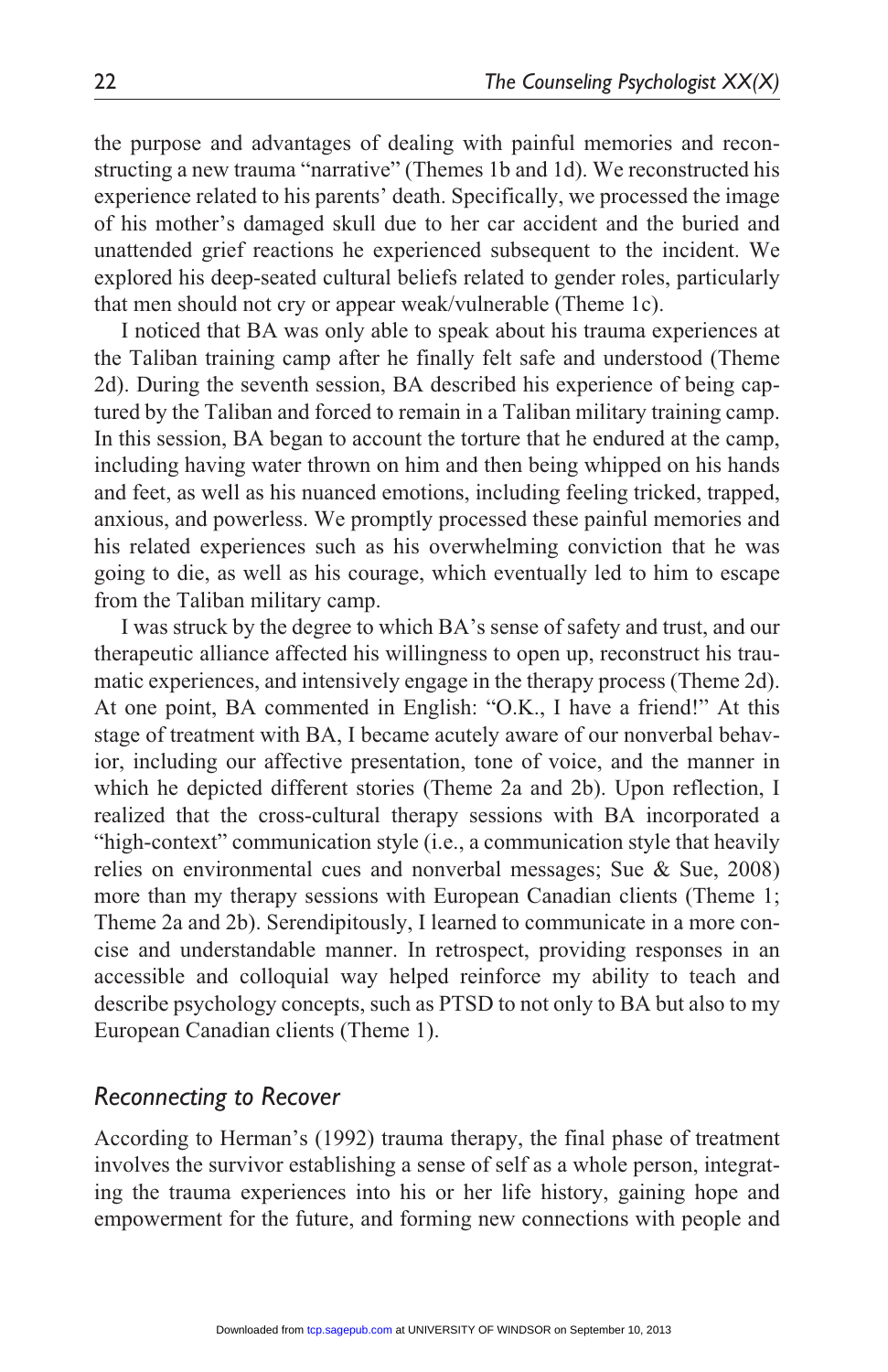communities. Over the course of therapy, I learned that the reasons BA was emotionally distant from others stemmed from his belief that "bad things" would happen to those he grew close to and his cultural values to not impose on and inconvenience others (Theme 1c). As such, we focused on identifying challenges that may potentially interfere with his ability to form future positive relationships with others.

In my work with BA, I made conscious decisions about how directive I ought to be, how much of an "expert position" I ought to assume, and how much self-disclosure I would provide in-session (Themes 1a and 1b; Themes 2a, 2b, and 2c). Overall, these stances contradict the teachings of mainstream training of counseling and psychotherapy (Theme 1). I found it particularly interesting that I spontaneously changed my therapy approach from a more tentative style to a more directive one because BA did not respond well to my initial nondirective counseling approach with him (Themes 2a and 2b). Taking the 4-month long didactic multicultural class prior to this multicultural practicum was helpful to prime my expectations and understanding related to the use of self-disclosure with multicultural clients. However, actually working with BA helped contextualize this knowledge and highlighted that culturally diverse clients may have different expectations about the role of mental health professionals and the nature of the therapeutic relationship (Themes 1a and 1b).

## *Termination of Therapy*

Discussions related to termination with BA were initiated during the 10th session with the ending of the academic semester. Our termination work focused on consolidating BA's therapeutic gains, exploring his concerns related to ending treatment, and discussing his future goals and aspirations. BA demonstrated behavioral and emotional changes as a result of therapy. For instance, BA stated that he researched PTSD symptoms online and that he experienced a significant reduction in his PTSD symptoms since the onset of his treatment. Further to that, BA was no longer readily angered, preoccupied with thoughts about his past, or constantly worried about his future. BA also reported feeling calmer, "energized and better," and more open to talking with others.

Upon reflection of my work with BA and my peers' work with their refugee clients, I can identify a number of clinically and culturally relevant gains. Cognitively, this therapy experience piqued my interest and increased my awareness of issues in Afghanistan. I started watching more documentaries, reading about history, culture, and war, and researching the Taliban and issues related to refugees. I was struck by the amount of trauma and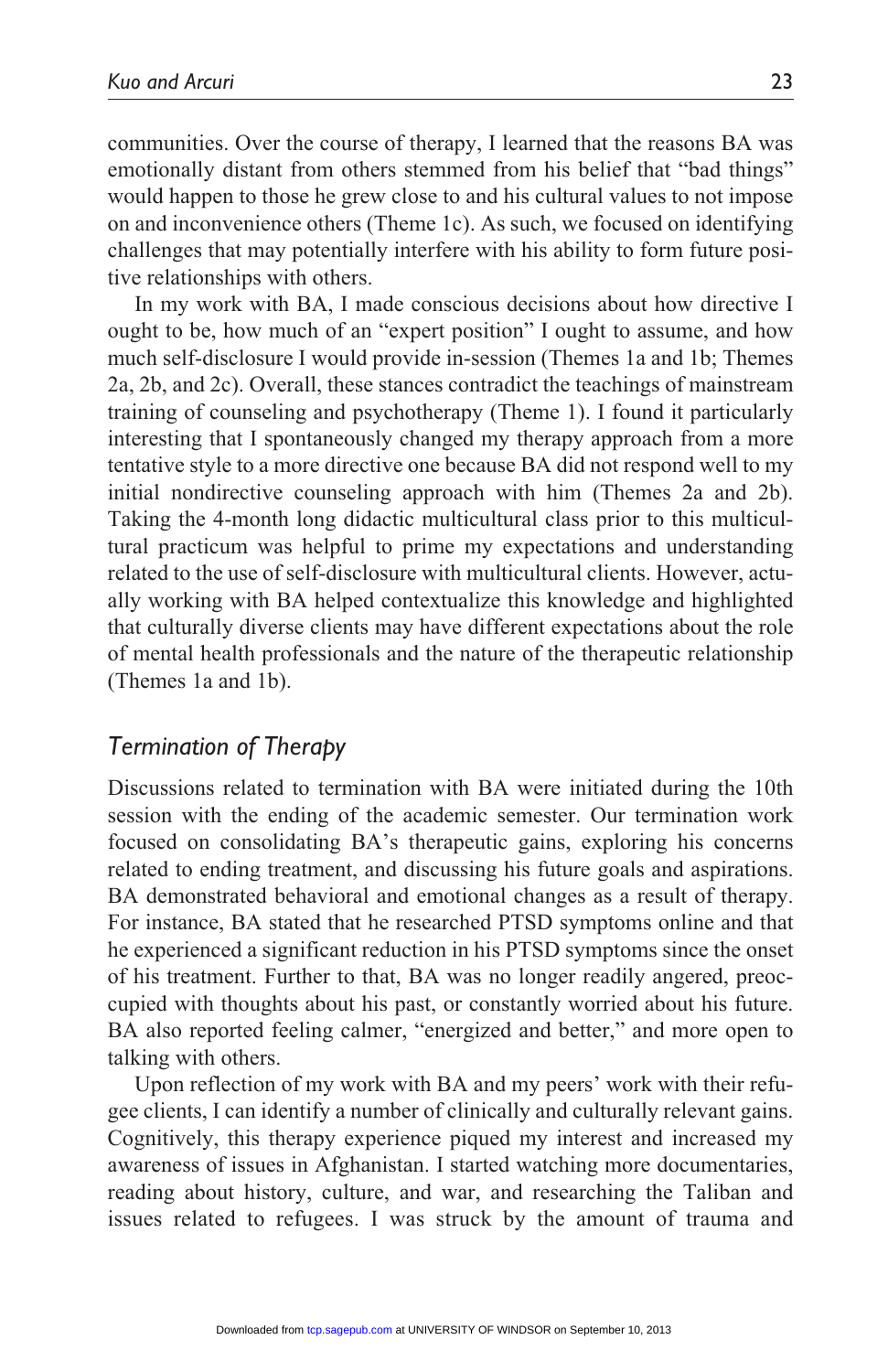challenging life experiences that our refugee clients have lived through in comparison with our nonrefugee, Western clients (Theme 1). My practicum experience with refugee clients challenged my biases (Theme 2) and subsequently helped me adjust my view of refugees and culturally diverse individuals more generally.

Clinically speaking, particularly with respect to my cultural competencies, the experiential, hands-on nature of this multicultural practicum encouraged me to be flexible in session, to adapt to BA's treatment expectations, to take on a more directive role in session, to feel comfortable providing "on the spot" feedback in session, and to trust and appreciate the therapeutic process and relationship (Theme 1d). This strengthened my belief and allegiance to humanistic and multicultural theories.

Pedagogically speaking, I found the safe, supportive, and collaborative approach of group supervision adopted in this practicum well suited for multicultural training. These characteristics of supervision were particularly helpful given the novelty of working with cross-cultural clients and the challenges that arose from working with refugee survivors specifically. In my opinion, our learning seemed to occur on an individual basis by directly working with cross-cultural clients and vicariously by watching other trainees' video recorded sessions, and discussing clients' case conceptualizations and treatment plans. Socratic questioning that was typically used by the supervisor, including asking trainees about our treatment goals and plans in upcoming sessions, encouraged our thinking, planning, clinical development, and case conceptualization skills. All and all, this multicultural supervision approach encouraged my ability to trust the therapy process.

## **Discussion**

Multicultural counseling scholars have emphasized the need to develop actual multicultural skills and relationships through experiential training and to integrate social justice curricula into graduate training programs (Constantine et al., 2007; Pieterse et al., 2009; Vera & Speight, 2007). As such, the multicultural therapy practicum described in this article offers a concrete, alternate model of diversity training for psychology and counseling trainees that extends the strengths of emerging research on cultural immersion education programs (e.g., Nilsson et al., 2011; Roysircar et al., 2003; Roysircar et al., 2005).

Goodman and colleagues (2004) noted that an effective multiculturalsocial justice training intervention should allow psychology and counseling students to expand their learning across three levels: (a) the *macro* level: government, policy, and social norms; (b) the *meso* level: community and organization; and (c) the *micro* level: individual. Using this framework,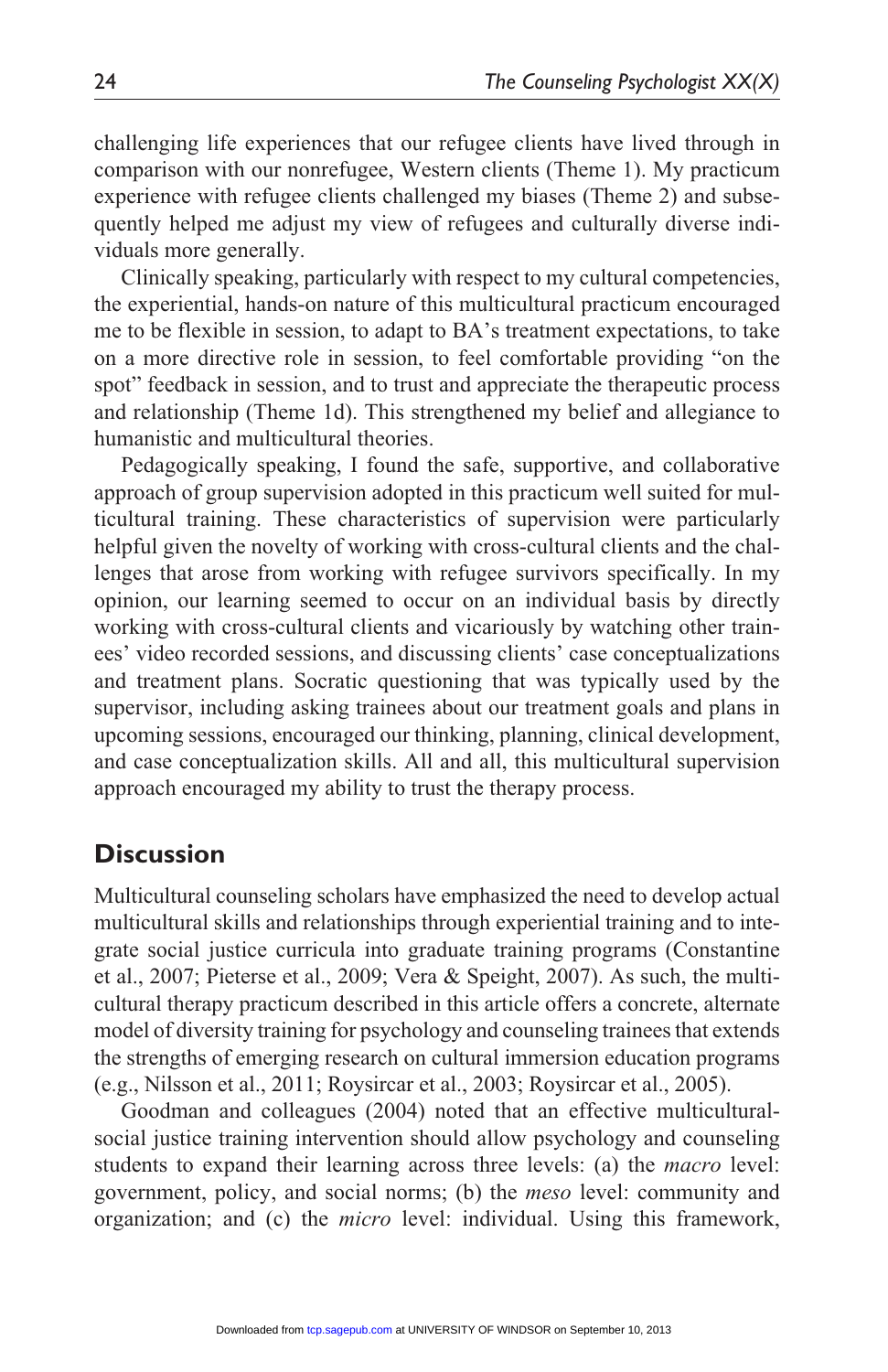several benefits associated with this practicum-based multicultural training can be identified. At the macro level, this practicum sensitizes trainees to international events and global issues related to war, conflicts, human rights, and refugees within Canada and abroad. Trainees acquire knowledge on policies, laws, regulations, and resources relevant to refugees, such as the Canadian immigration policy on refugees and immigrants.

At the meso, programmatic level, this practicum takes the trainees outside of the classroom and into the community. In this regard, the benefits of this multicultural practicum include (a) providing trainees with a distinct learning environment to develop multicultural competencies through the direct provision of psychological services to culturally diverse clients; (b) offering a practical training-based mental health service and outreach for extremely underserved refugee newcomers; (c) promoting effective university–community collaborations and learning opportunities; and (d) implementing comprehensive multicultural interventions that embody teaching, training, service, and research. These characteristics are well reflected in the underlying philosophy, and the structure and content of the practicum, as outlined in this article. It is noteworthy that this refugee-serving multicultural practicum training model has been highlighted in a recent report by the Centre of Addiction and Mental Health in Toronto, Canada (Vasilevska et al., 2010), as an innovative example/model of a university–community "strategic partnership" that can help bridge the psychological and mental health needs of refugee newcomers.

Finally, at the micro, individual level, this multicultural practicum can have a broad and lasting impact on trainees' professional and personal development, as evidenced through the preliminary data analyses based on the current practicum evaluation research and the case narrative. The current findings based on our mixed-methods approach are encouraging as they lend preliminary support that trainees' multicultural skills, feelings of self-efficacy, and awareness of cultural issues in therapy increase after involvement in direct services to refugee clients. Moreover, multicultural counseling scholars have contended that hands-on intervention experiences with diverse clients, in conjunction with a supportive and culturally grounded supervision approach can result in students' learning that extends across cognitive, behavioral, emotional, and relational domains (Kiselica, 1991; Tomlinson-Clarke, 2000). Indeed, in the case illustration, the therapist trainee identified the growth in her (a) awareness and attention toward client–therapist cultural differences (e.g., sociopolitical history, cultural beliefs, communication styles, nonverbal behaviors), (b) appreciation and ability to achieve and maintain a therapeutic alliance with the client, (c) responsiveness and flexibility in adjusting the therapy approach by incorporating diverse and multiple intervention skills, (d) capacity to assimilate trauma therapy with multicultural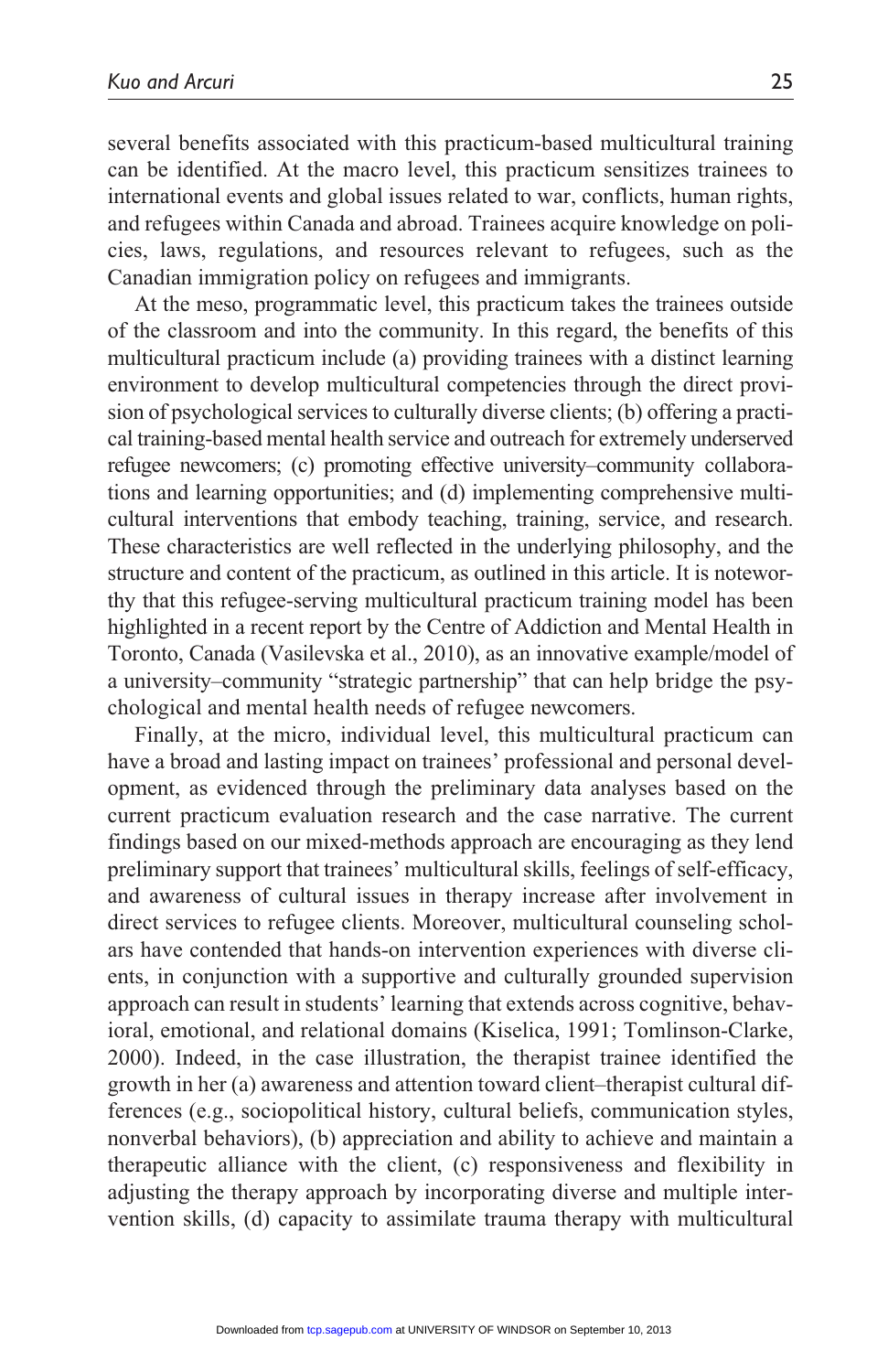principles, and (e) interest in cultural diversity and social justice issues related to refugees globally, and (f) motivation to work with diverse clients in the future. Clearly, these cultural and clinical learning opportunities were unlikely to occur within a conventional cognitive-focused multicultural course venue.

### *Challenges and Limitations*

Despite the many rewards associated with implementing and refining the current multicultural therapy practicum, we have learned and identified a number of technical challenges pertaining to conducting and maintaining this community-based practicum over the last 6 years. These obstacles characterize many typical challenges related to engaging in social advocacy work in the larger community as noted by others (Goodman et al., 2004). First, even though this practicum bears no direct financial costs to the participants, administering and managing the practicum is a time and resource intensive endeavor. A significant amount of time and commitment is required to coordinate the various components and multiple stakeholders of this practicum the university psychology department, the practicum supervisor/instructor, graduate student trainees, refugee clients, interpreters, case managers and the program director at the referring agency. Hence, a strong and determined leadership on the instructor/supervisor's part is imperative to ensure smooth and continuous implementation of the practicum year after year.

Second, a successful service-based multicultural practicum is contingent on a strong working relationship between the university department and the collaborating community partner. In addition, a sustainable university– community project is predicated on continuous support and commitment to the project from each partner's respective administration. This is particularly important because each collaborating partner holds different organizational mandates and interests (i.e., the university primarily aims to address the students' training needs; the community agency primarily aims to meet the clients' service needs). Therefore, it is essential that both collaborating partners constantly communicate, evaluate, and negotiate their shared values and goals during the process.

Third, pragmatic issues frequently faced by refugee clients (and community clients in general), external to the therapy present a particular obstacle for providing mental health services to this population. Typical challenges can include clients' need for transportation to and from therapy, child care issues during therapy, concomitant medical and health problems, financial strain, and between-session communication difficulties between clients and therapists due to language barriers, just to name a few. These multiple psychosocial and structural obstacles can negatively affect refugee clients'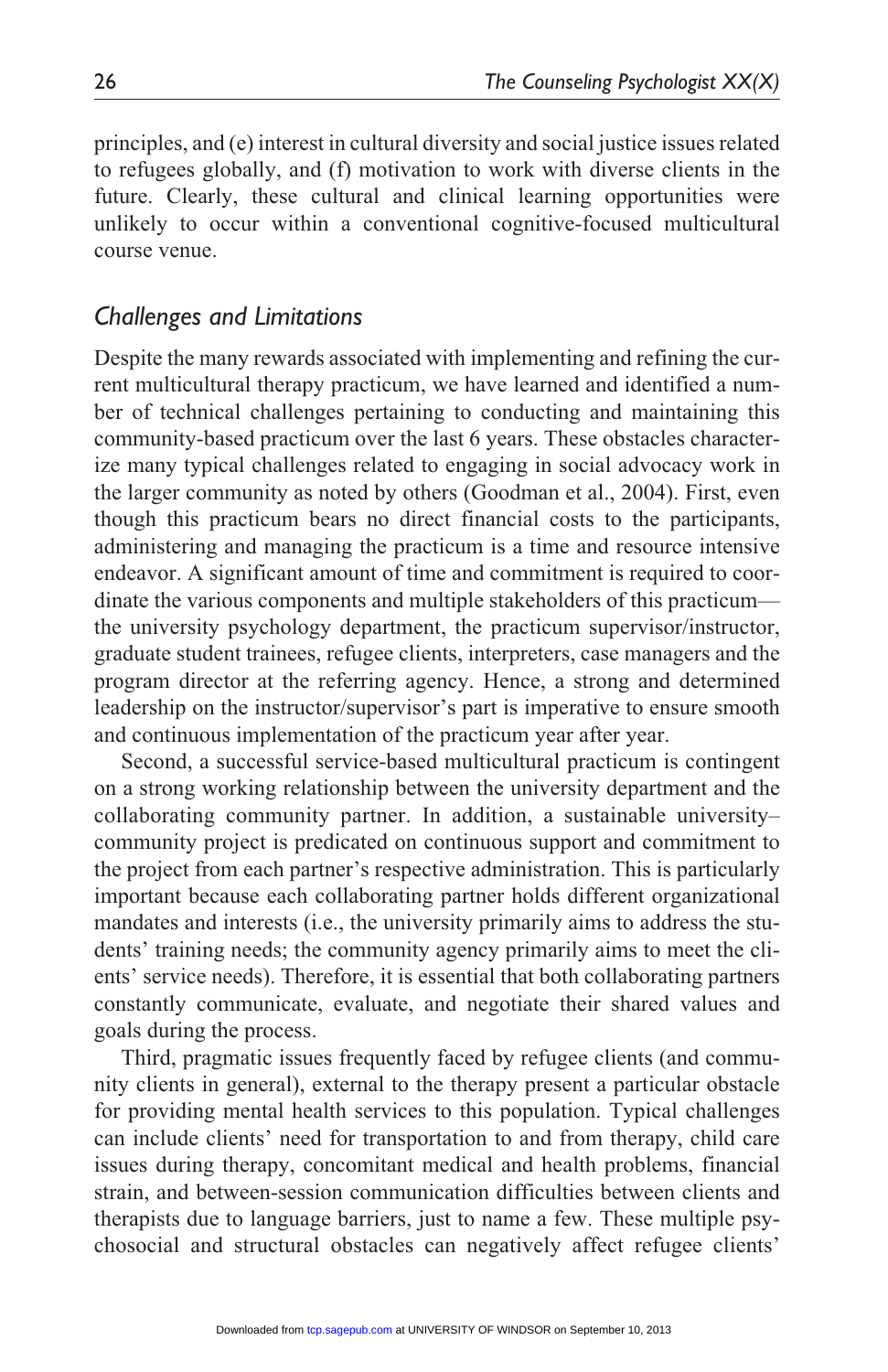commitment or ability to attend therapy regularly. While there is no simple way to resolve these logistic concerns, creative and proactive problem solving, open communication, and a close working relationship among the referral agency, interpreters, trainees, and the practicum supervisor can significantly help to keep the impact of these barriers to a minimum.

As an example for this university–agency negotiation and problem solving, at the conclusion of the 2011-2012 academic year, the Multicultural Council announced that funding for refugee clients' transportation to and from therapy sessions (e.g., cab fares) was going to be ceased due to a significant funding cut to the resettlement services program. Realizing the gravity of not providing transportation for refugee clients and the adverse effect this decision would have on the operation of this practicum and this therapy service, the course instructor vehemently advocated to protect against this cut. In subsequent meetings and conversations, the university faculty and the agency's program director participated in ongoing discussions in which they refocused and reaffirmed their shared commitment to prioritize refugee clients' welfare despite the adverse economic circumstances. Together, they discussed alternative funding possibilities from various private sectors and ways that both organizations can help to reduce the cost of operating this joint service-based project. Creative solutions were agreed upon; the program director realigned the program budget for the upcoming year and the course instructor advocated for free on-site campus parking for interpreters and case managers when they accompany clients to the sessions. Consequently, the transportation service for refugee clients was fortunately preserved.

On this note, from a training standpoint, it is equally important for trainees to recognize that these pragmatic and logistic issues presented by refugee clients and the associated issues related to partnering with social services agencies accurately reflect the typical challenges that are introduced when working with community-based client populations. As such, the experiences and skills learned in negotiating and managing these issues for treatment purposes should be framed and viewed as an inherent aspect of trainees' cultural learning (The Centre for Victims of Torture, 2005).

## **Implications for Future Training and Research on Multicultural Counseling and Therapy**

The present article intends to systematically document and describe a model of experiential multicultural training. It represents a promising alternative to existing didactic-only cultural coursework as it involves psychology trainees and culturally diverse clients in a formal, supervised therapy practicum. From this perspective, this article contributes to the current multicultural counseling training and social justice literature by offering an authentic example of a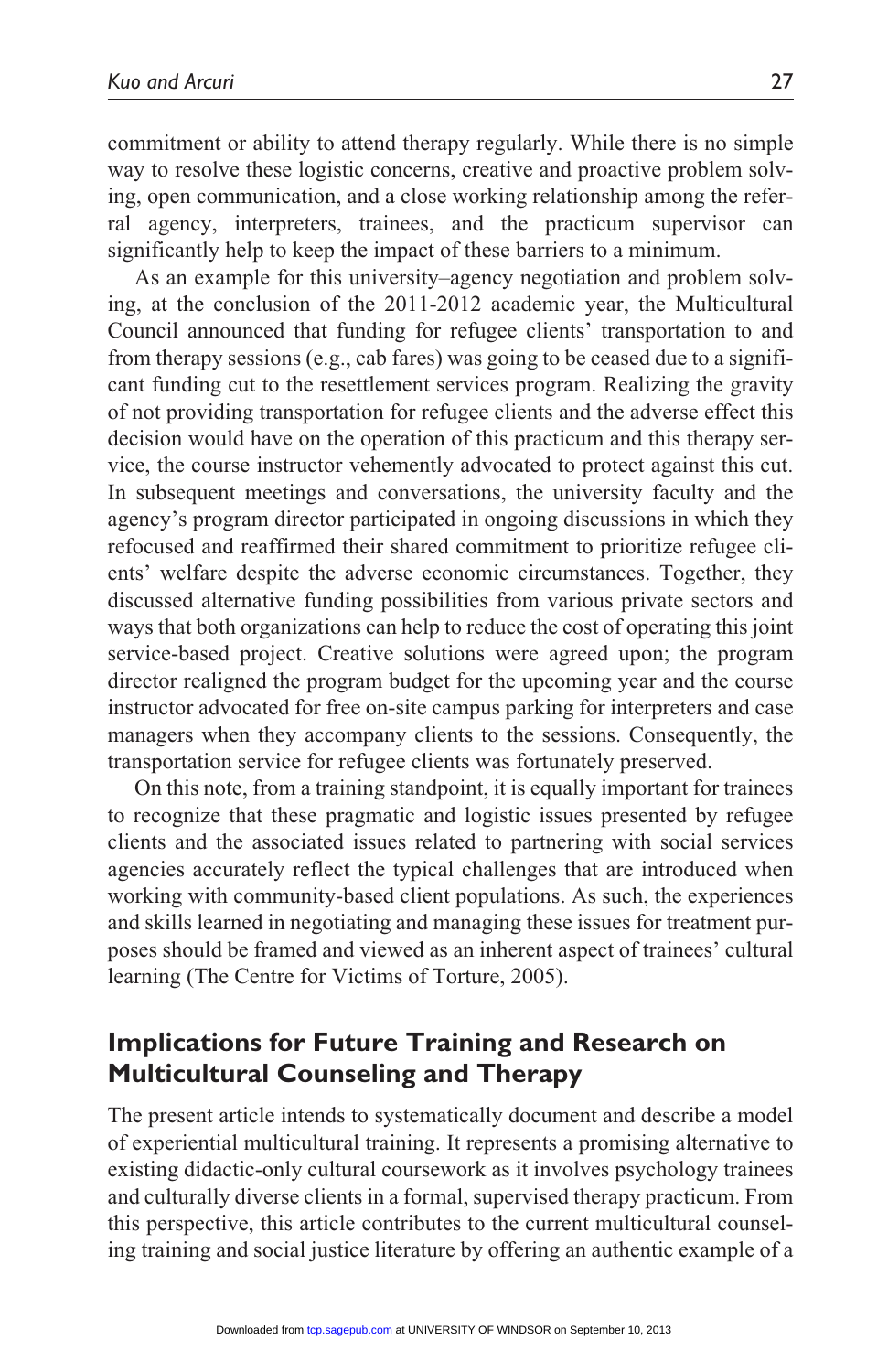multicultural therapy practicum—a multicultural training method that has been long advocated and aspired by multicultural scholars and educators (Smith et al., 2006). The practicum detailed in this article serves as one potential model or exemplar for multicultural counseling educators and researchers who are considering similar practicum-based diversity training opportunities for their students. For instance, similar practicum models can be implemented with the involvement of local, culturally diverse client populations, such as international students, ESL students, immigrant newcomers, migrant workers, and so on. It is hoped that this article will generate further dialogues, discussions and inquiries related to best practices for multicultural counseling training and supervision.

This article bears implications for research as well. An emerging body of empirical research on multicultural counseling training through cultural immersion interventions was identified and discussed in the current article. This development points to the discipline's increasing acknowledgment of the need for more comprehensive and experientially-based cultural training and the desire to empirically understand the facilitative ingredients of experiential training in promoting MCC (Sammons & Speight, 2008). That is, as Malott (2010) poignantly concluded in her recent review of multicultural coursework, the pertinent question to be addressed is now "which specific training components are essential in cultivating multiculturally competent helping professionals" (p. 60). Clearly, additional and more thorough research is needed to verify the utility of this and other experiential models of multicultural counseling training.

#### **Declaration of Conflicting Interests**

The author(s) declared no potential conflicts of interest with respect to the research, authorship, and/or publication of this article.

#### **Funding**

The author(s) disclosed receipt of the following financial support for the research, authorship, and/or publication of this article: The present research was partially supported by University of Windsor's Internal Humanities and Social Sciences Research Grant (HSSRG 810050) awarded to the first author.

#### **References**

Abreu, J. M., Gim Chung, R. H., & Atkinson, D. R. (2000). Multicultural counseling training: Past, present, and future directors. *The Counseling Psychologist*, *28*, 641-656. doi:10.1177/0011000000285003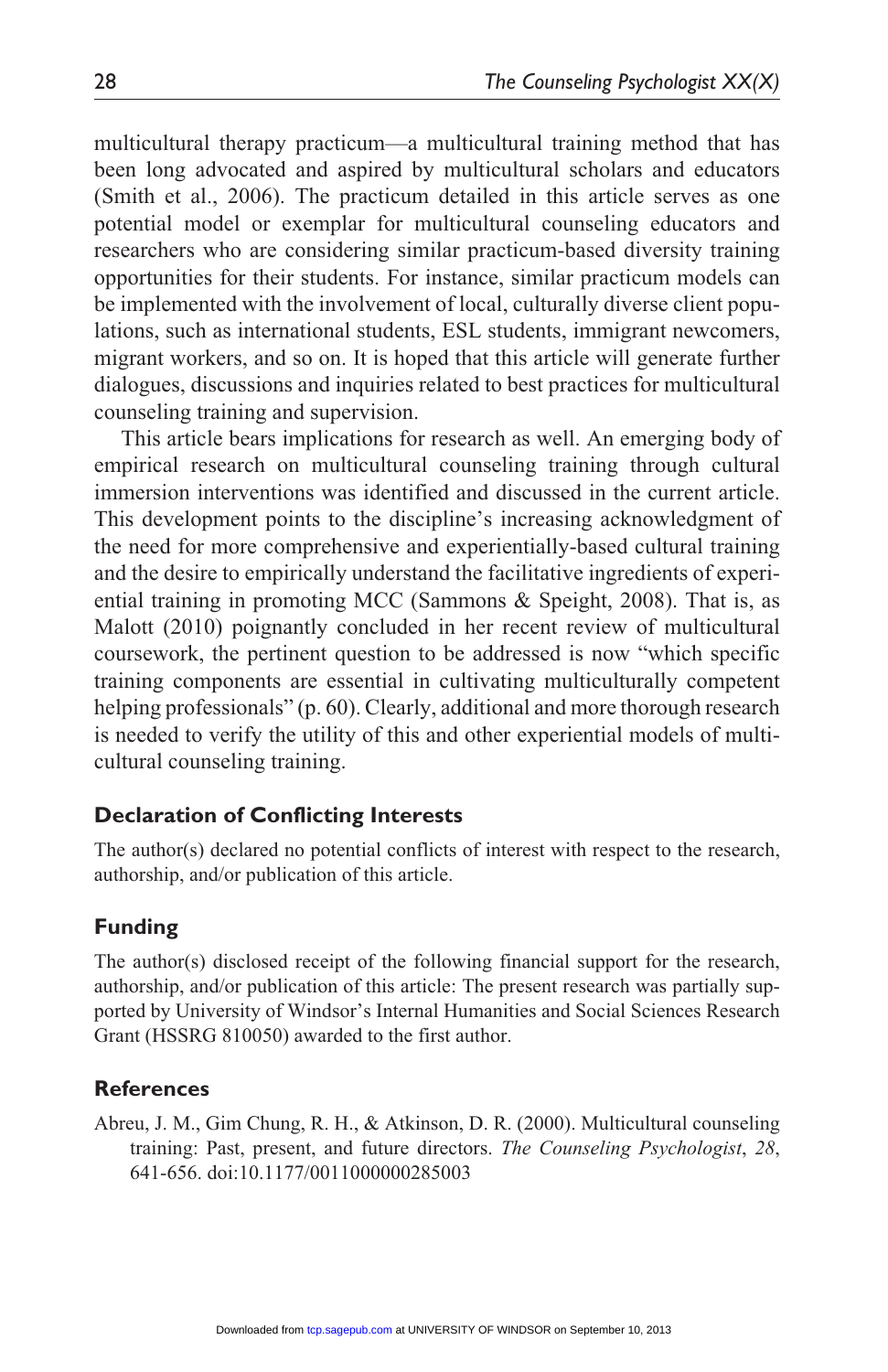- American Psychological Association. (2010). *Resilience and recovery after war: Refugee children and families in the United States*. Retrieved from http://www. apa.org/pubs/info/reports/refugees.aspx
- Anderson, L. (2006). Analytic autoethnography. *Journal of Contemporary Ethnography*, *35*, 373-395. doi:10.1177/0891241605280449
- Arthur, N., & Achenbach, K. (2002). Developing multicultural counseling competencies through experiential learning. *Counselor Education and Supervision*, *42*, 2-14. doi:10.1002/j.1556-6978.2002.tb01299.x
- Arthur, N., & Januszkowski, T. (2001). The multicultural counseling competencies of Canadian counselors. *Canadian Journal of Counseling*, *35*, 36-48.
- Braun, V., & Clarke, V. (2006). Using thematic analysis in psychology. *Qualitative Research in Psychology*, *3*, 77-101. doi:10.1191/1478088706qp063oa
- The Center for Victims of Torture. (2005). *Healing the hurts: A guide for developing services for torture survivors*. Retrieved from http://www.cvt.org/resources/ publications
- Chang, H. (2008). *Autoethnography as method*. Walnut Creek, CA: Left Coast Press.
- Citizenship and Immigration Canada. (2012a). *Client support services program: Program statistical reports (Windsor Site). April 2011-March 2012*. Toronto, Ontario: Author.
- Citizenship and Immigration Canada (2012b). *Improving health outcomes for government assisted refugees—Final report*. Retrieved from http://wiki.secteuretablissement.org/w/uploads/Final\_Report\_Jan12\_2012.pdf
- Constantine, M. G., Hage, S. M., Kindaichi, M. M., & Bryant, R. M. (2007). Social justice and multicultural issues: Implications for the practice and training of counselors and counseling psychologists. *Journal of Counseling & Development*, *85*, 24-29. doi:10.1002/j.1556-6678.2007.tb00440.x
- Denzin, N. K., & Lincoln, Y. S. (2011). Introduction: The discipline and practice of qualitative research. In N. K. Denzin, & Y. S. Lincoln (Eds.), *The Sage handbook of qualitative research* (4th ed., pp. 1-19). Thousand Oaks, CA: SAGE.
- Dickson, G. L., & Jepsen, D. A. (2007). Multicultural training experiences as predictors of multicultural competencies: Students' perspectives. *Counselor Education and Supervision*, *47*, 76-95. doi:10.1002/j.1556-6978.2007.tb00040.x
- Dossal, Y., & Hii, R. (2009). *Supporting government-assisted refugees: A coordinated service delivery model*. Retrieved from http://integration-net.ca:81/ infocentre/2009/002e.pdf
- Ellingson, L. L. (2011). Analysis and representation across the continuum. In N. K. Denzin & Y. S. Lincoln (Eds.), *The Sage handbook of qualitative research* (4th ed., pp. 595-610). Thousand Oaks, CA: SAGE.
- Ellis, C. S., & Bochner, A. P. (2006). Analyzing analytic autoethnography: An autopsy. *Journal of Contemporary Ethnography*, *35*, 429-449. doi:10.1177/ 0891241606286979
- Fouad, N., Gerstein, L. H., & Toporek, R. L. (2006). Psychology in context. In R. L. Toporek, L. H. Gerstein, N. A. Fouad, G. Roysircar, & T. Israel (Eds.), *Handbook of social justice in counseling psychology* (pp. 44-58). Thousand Oaks, CA: SAGE.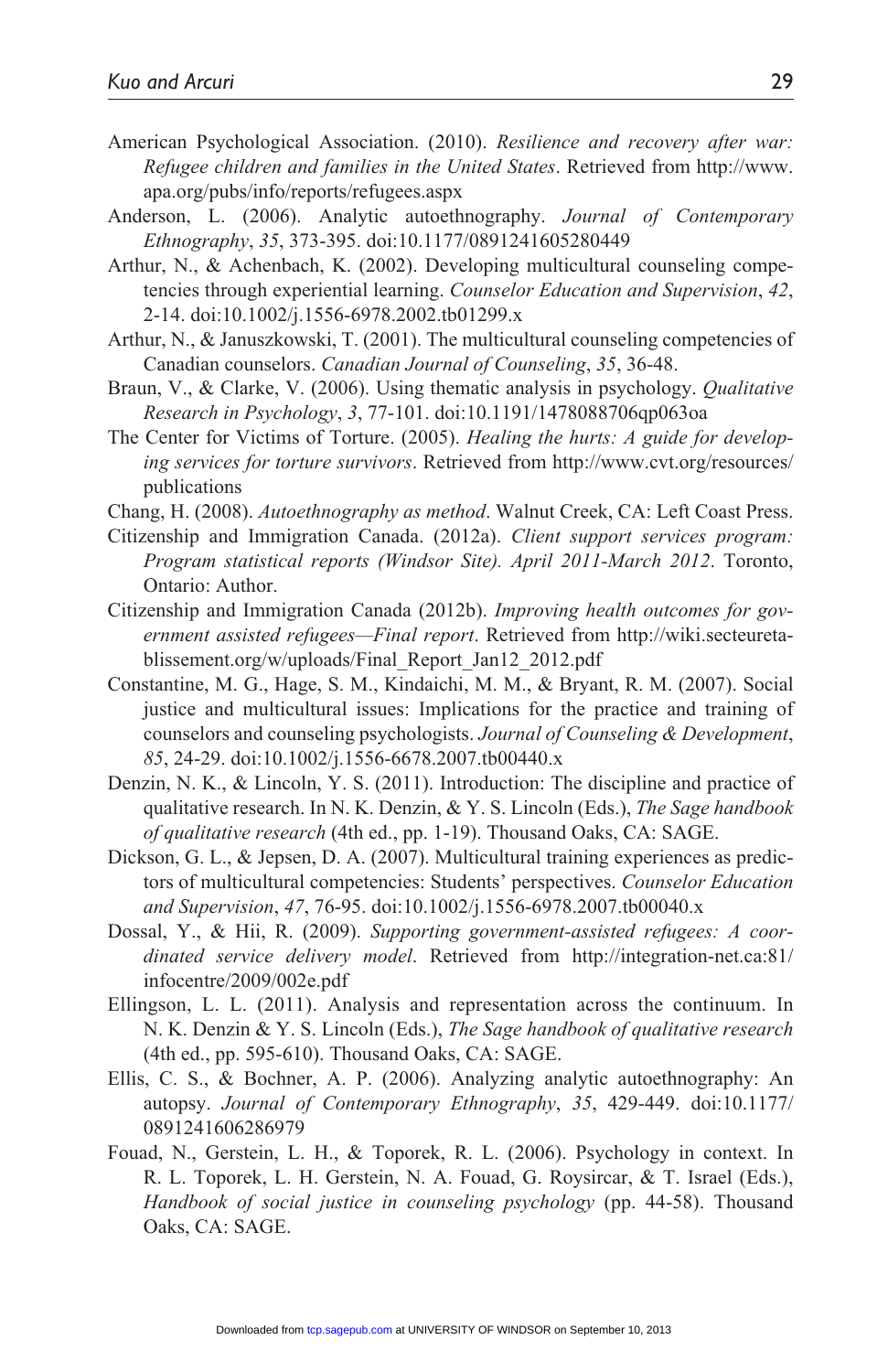- Goodman, L. A., Liang, B., Helms, J. E., Latta, R. E., Sparks, E., & Weintraub, S. R. (2004). Training counseling psychologists as social justice agents: Feminist and multicultural principles in action. *The Counseling Psychologist*, *32*, 793-837. doi:10.1177/0011000004268802
- Gorman, W. (2001). Refugee survivors of torture: Trauma and treatment. *Professional Psychology: Practice and Research*, *32*, 443-451. doi:10.1037//0735-7028.32.5.443
- Heppner, M. J., & O'Brien, K. M. (1994). Multicultural counselor training: Students' perceptions of helpful and hindering events. *Counselor Education and Supervision*, *34*, 4-18. doi:10.1002/j.1556-6978.1994.tb00306.x
- Herman, J. L. (1992). *Trauma and recovery*. New York, NY: Basic Books.
- Hipolito-Delgado, C. P., Cook, J. M., Avrus, E. M., & Bonham, E. J. (2011). Developing counseling students' multicultural competence through the Multicultural Action Project. *Counselor Education and Supervision*, *50*, 402-421. doi:10.1002/j.1556-6978.2011.tb01924.x
- Kiselica, M. S. (1991). Reflections on a multicultural internship experience. *Journal of Counseling & Development*, *70*, 126-130. doi:10.1002/j.1556-6676.1991. tb01572.x
- Kuo, B. C. H. (2012). Situating multicultural counselling in the Canadian cultural context: A reflection on Clemmont Vontress's Works. In R. Moodley, L. Epp, & H. Yusuf (Eds.), *Counseling across the cultural divide: The Clemmont E. Vontress Reader* (pp. 261-275). Ross-on-Wye, UK: PCCS Books.
- Kuo, B. C. H., Rodriguez-Rubio, B., Batoul, B., & Prada, L. (2013, June). *A mixedmethods investigation of therapist trainees' learning of multicultural counseling competencies through working with refugee clients*. A symposium paper accepted for the 8th Biennial Meeting of the International Academy of Intercultural Research in Reno, NV.
- Malott, K. M. (2010). Multicultural counselor training in a single course: Review of research. *Journal of Multicultural Counseling and Development*, *38*, 51-63. doi:10.1002/j.2161-1912.2010.tb00113.x
- Marotta, S. A. (2003). Unflinching empathy: Counselors and tortured refugees. *Journal of Counseling and Development*, *81*, 111-114. doi:10.1002/j.1556-6678.2003. tb00232.x
- Nilsson, J. E., Schale, C. L., & Khamphakdy-Brown, S. (2011). Facilitating trainees' multicultural development and social justice advocacy through a refugee/ immigrant mental health program. *Journal of Counseling & Development*, *89*, 413-422. doi:10.1002/j.1556-6676.2011.tb02838.x
- Pieterse, A. L., Evans, S. A., Risner-Butner, A., Collins, N. M., & Mason, L. B. (2009). Multicultural competency and social justice training in counseling psychology and counselor education: A review and analysis of a sample of multicultural course syllabi. *The Counseling Psychologist*, *37*, 93-115. doi:10.1177/0011000008319986
- Pope-Davis, D. B., Breaux, C., & Liu, W. M. (1997). A multicultural immersion experience: Filling the void in multicultural training. In D. B. Pope-Davis, & H. L. K. Coleman (Eds.), *Multicultural counseling competencies: Assessment, education and training, and supervision* (pp. 227-241). Thousand Oaks, CA: SAGE.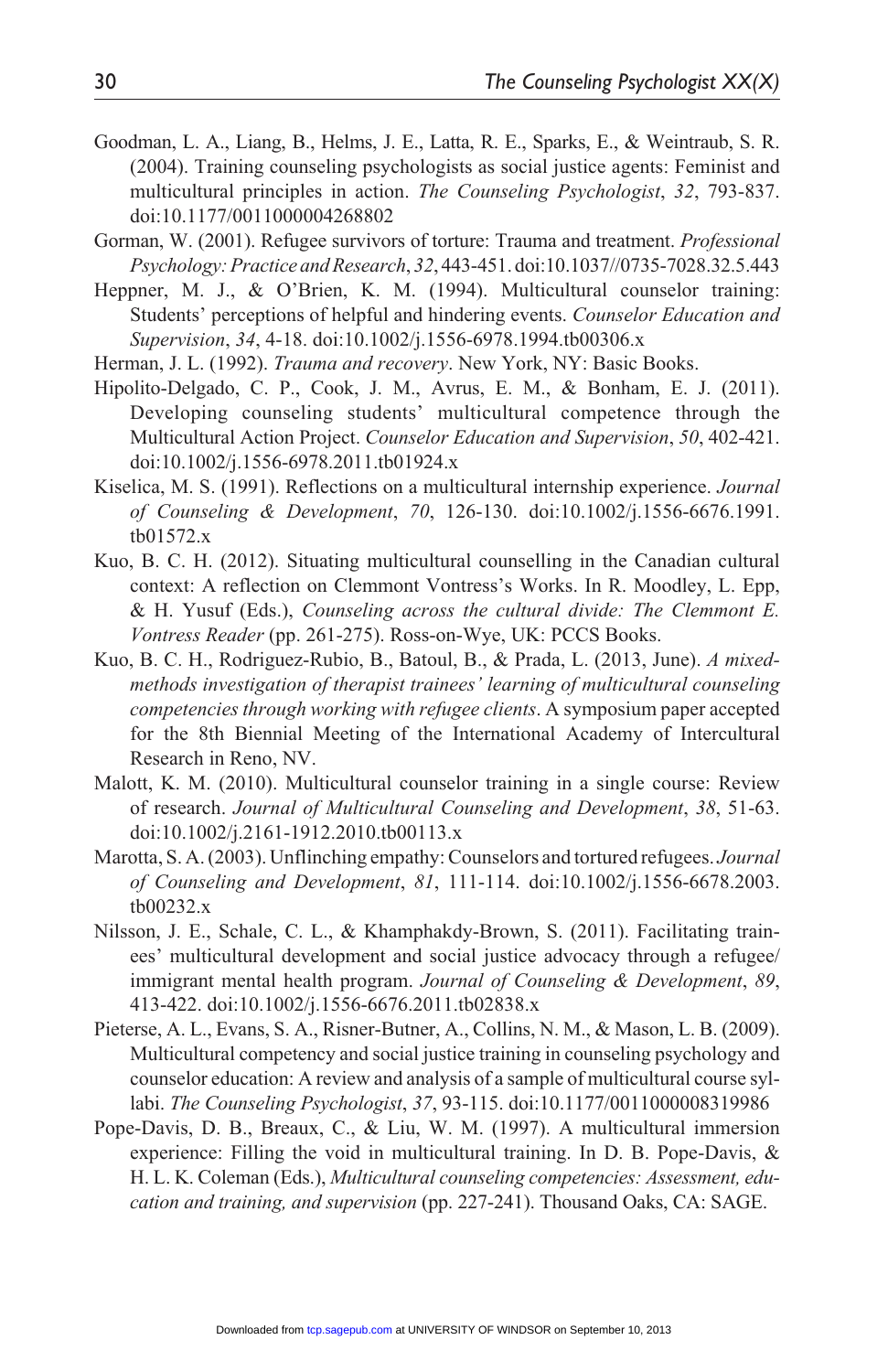- Priester, P. E., Jones, J. E., Jackson-Bailey, C. M., Jana-Masri, A., Jordan, E. X., & Metz, A. (2008). An analysis of content and instructional strategies in multicultural counseling courses. *Journal Multicultural Counseling and Development*, *36*, 29-39. doi:10.1002/j.2161-1912.2008.tb00067.x
- Rodriguez-Rubio, B., Kuo, B. C. H., & Batoul, B. (2012, May). *Longitudinal development of multicultural counseling competencies in trainees through a multicultural therapy practicum*. A symposium presentation presented at the 2012 Annual Meeting of the Society for the Exploration of Integration of Psychotherapy in Evanston, IL.
- Roysircar, G., Gard, G., Hubbell, R., & Ortega, M. (2005). Development of counseling trainees' multicultural awareness through mentoring English as second language students. *Journal of Multicultural Counseling and Development*, *33*, 17-36. doi:10.1002/j.2161-1912.2005.tb00002.x
- Roysircar, G., Webster, D. R., Germer, J., Palensky, J., Lynne, E., Campbell, G. R., & Boldgett-McDeavitt, J. (2003). Experiential training in multicultural counseling: Implementation and evaluation. In G. Roysircar, D. S. Sandhu, & V. E. Bibbins Sr. (Eds.), *Multicultural competencies: A guidebook of practices* (pp. 39-50). Alexandria, VA: American Counseling Association.
- Sammons, C. C., & Speight, S. L. (2008). A qualitative investigation of graduatestudent changes associated with multicultural counseling courses. *The Counseling Psychologist*, *36*, 814-838. doi:10.1177/0011000008316036
- Sheu, H. B., & Lent, R. W. (2007). Development and initial validation of the Multicultural Counseling Self-Efficacy Scale—Racial Diversity Form. *Psychotherapy: Theory, Research, Practice, Training*, *44*, 30-45. doi:10.1037/0033-3204.44.1.30
- Smith, T. B., Constantine, M. G., Dunn, T. W., Dinehart, J. M., & Montoya, J. A. (2006). Multicultural education in the mental health professions: A meta-analytic review. *Journal of Counseling Psychology*, *53*, 132-145. doi:10.1037/0022-01 67.53.1.132
- Sodowsky, G. R., Taffe, R. C., Gutkin, T. B., & Wise, S. L. (1994). Development of the Multicultural Counseling Inventory: A self-report measure of multicultural competencies. *Journal of Counseling Psychology*, *41*, 137-148. doi:10.1037/0022-01 67.41.2.137
- Sue, D. W., Arredondo, P., & McDavis, R. J. (1992). Multicultural counseling competencies and standards: A call to the profession. *Journal of Counseling & Development*, *70*, 477-486. doi:10.1002/j.1556-6676.1992.tb01642.x
- Sue, D. W., & Sue, D. (2008). *Counseling culturally diverse: Theory and practice* (5th ed.). Hoboken, NJ: John Wiley.
- Tomlinson-Clarke, S. (2000). Assessing outcomes in a multicultural training course: A study. *Counseling Psychology Quarterly*, *13*, 221-231. doi:10.1080/713658487
- Vasilevska, B., Madan, A., & Simich, L. (2010). *Refugee Mental Health: Promising Practices and Partnership Building Resources*. Toronto, Ontario, Canada: Centre for Addiction and Mental Health.
- Vera, E. M., & Speight, S. L. (2007). Advocacy, outreach, and prevention: Integrating social action roles in professional training. In E. Aldarondo (Ed.), *Advancing social justice through clinical practice* (pp. 373-390). Mahwah, NJ: Lawrence Erlbaum.